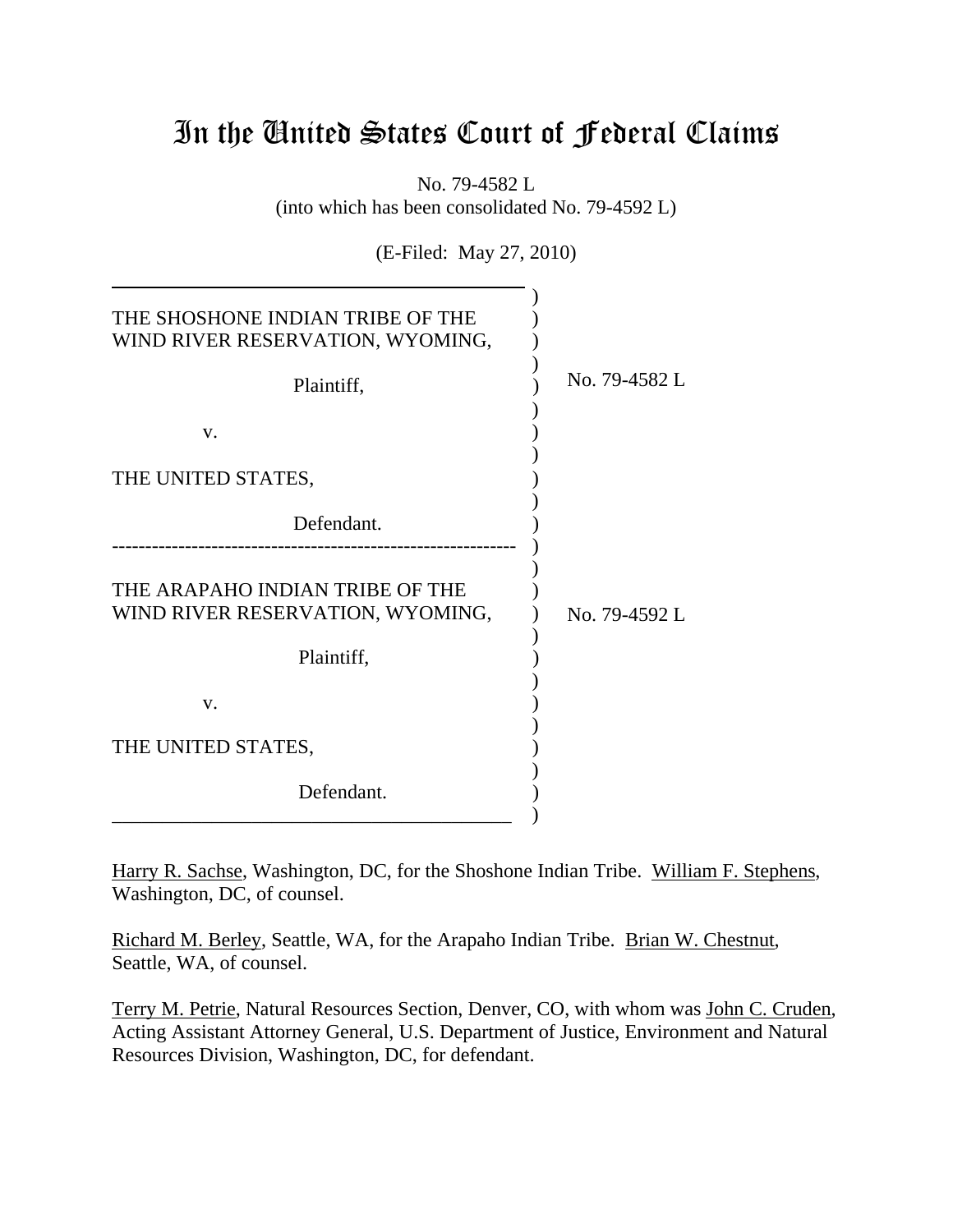#### **OPINION**

### HEWITT, Chief Judge

Before the court are Defendant's Motion for Judgment on the Pleadings as to Claim II for Oil and Gas Phase Two (defendant's Motion or Def.'s Mot.) filed September 18, 2009, Docket Number (Dkt. No.) 70; Tribes' Response to United States' Motion for Judgment on the Pleadings as to Claim II of Oil and Gas Phase Two (plaintiffs' Response or Pls.' Resp.) filed October 29, 2009, Dkt. No. 74; and Defendant's Reply in Support of Defendant's Motion for Judgment on the Pleadings as to Claim II for Oil and Gas Phase Two (Def.'s Reply) filed December 18, 2009, Dkt. No. 86. Also before the court are the Tribes' Motion for Summary Judgment Against the United States on Liability for Illegal Conversion of Leases (plaintiffs' Motion or Pls.' Mot.) filed October 29, 2009, Dkt. No. 75; Defendant's Opposition to Tribes' Motion for Summary Judgment for Liability for Illegal Conversion of Leases filed January 22, 2010, Dkt. No. 87; Tribes' Reply to United States' Opposition to Tribes' Motion for Summary Judgment on Claim II of Oil and Gas Phase Two filed on February 19, 2010, Dkt. No. 90; and Tribes' Surreply to United States' Motion for Judgment on the Pleadings as to Claim II of Oil and Gas Phase Two (plaintiffs' Surreply or Pls.' Surreply) filed February 19, 2010, Dkt. No. 91. In this opinion, the Shoshone Indian Tribe of the Wind River Reservation, Wyoming (the Shoshone) and the Arapaho Indian Tribe of the Wind River Reservation, Wyoming (the Arapaho) are referred to collectively as plaintiffs or the Tribes, and the United States is also referred to as defendant or the government. For the reasons stated below, defendant's Motion is GRANTED and plaintiffs' Motion is MOOT.

The parties and the court are currently addressing Claim II of the Gas Phase Two portion of this litigation. See Tribes' Statement Identifying Oil and Gas Phase Two Issues (plaintiffs' Memorandum or Pls.' Mem.) filed January 13, 2006, Dkt. No. 20; see also Order of June 6, 2005, Dkt. No. 12. Plaintiffs' Claim II alleges that seven oil and gas leases were allegedly unlawfully converted from Act of August 21, 1916 (1916 Act) leases, Pub. L. No. 64-218, 39 Stat. 519 (1916), to Indian Mineral Leasing Act (1938 Act) leases, Pub. L. No. 75-506, 52 Stat. 347 (1938) (codified at 25 U.S.C. §§ 396a-396g (2006)). Pls.' Mem. 10-11. Plaintiffs claim damages based on the theory that they would have obtained better royalty and renewal terms if the leases had remained 1916 Act leases instead of being converted to 1938 Act Leases. Id. Defendant argues that plaintiffs' claim is time-barred by 28 U.S.C.  $\S$  2501 (2006),<sup>1</sup> which bars a suit against the United States unless it is filed "within six years after such claim first accrues." Def.'s Mot. 1. Plaintiffs

<sup>&</sup>lt;sup>1</sup> This provision is unchanged from the version of 28 U.S.C.  $\S$  2501 in effect when these consolidated cases were filed in 1979. See Pub. L. No. 83-779, 68 Stat. 1226, 1246 (1954).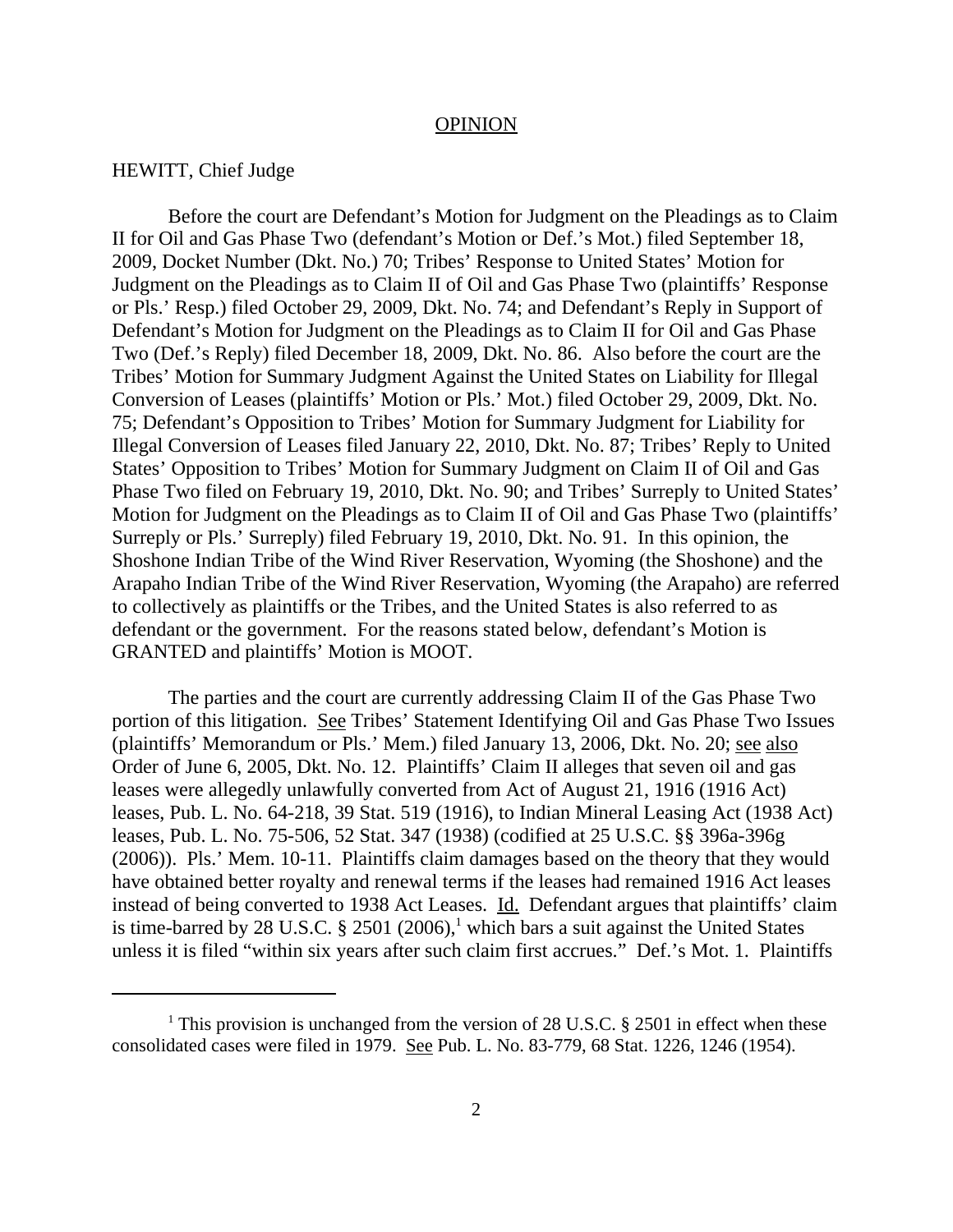maintain that the lease conversions took place "between the early 1940[]s and the mid 1950[]s." Pls.' Mem. 11. Defendant argues that plaintiffs' claim therefore first accrued between the early 1940s and the mid 1950s "because the 'conversions' occurred pursuant to public law and the execution of lease instruments of which [p]laintiffs had actual, contemporaneous, and first-hand knowledge." Def.'s Mot. 2. Pursuant to defendant's argument, plaintiffs' complaint--filed in 1979--was filed more than six years after Claim II accrued and therefore should be dismissed as time-barred. Id.

## I. Background

The Shoshone and the Arapaho each filed actions in this court's predecessor, the United States Claims Court, on October 10, 1979. The actions were subsequently consolidated. See Dkt. No. 1, Dkt. 79-458; Dkt. No. 1, Dkt. 79-459 (consolidated Nov. 8, 1979 as Dkt. No. 79-458). Plaintiffs amended their petitions by leave of court on March 28, 2006. Dkt. Nos. 22-24, Dkt. 79-4582. The facts for this phase of the case, Oil and Gas Phase Two (Claim II), were developed jointly "in lieu of an accounting by the [government]." Pls.' Mot. 4.<sup>2</sup> In 2007, the parties shared documents including "leases, letters, and similar materials [that] have been supplemented by additional discovery." Id. Also in 2007, the parties shared expert reports that discussed, inter alia, Claim II and damage calculations. Id. All other aspects of the case have been resolved. See, e.g., Shoshone Indian Tribe of the Wind River Reservation, Wyoming v. United States (Shoshone I), 51 Fed. Cl. 60 (2001); Shoshone Indian Tribe of the Wind River Reservation, Wyoming v. United States (Shoshone II), 364 F.3d 1339 (2004).

The Shoshone and the Arapaho share an undivided interest in the Wind River Indian Reservation (Wind River Reservation or reservation) in Wyoming. Shoshone I, 51 Fed. Cl. at 61. The Shoshone originally occupied approximately 44,672,000 acres in Wyoming, Colorado, Utah and Idaho. Shoshone II, 364 F.3d at 1342. In 1868, the Shoshone signed a treaty with the United States (the Treaty of 1868) and agreed to relinquish their lands and move onto a reservation established for their benefit. Id. The Treaty of 1868 provided that the reservation would be:

set apart for the absolute and undisturbed use and occupation of the Shoshone Indians herein named, . . . and henceforth they will and do hereby relinquish all title, claims, or rights in and to any portion of the territory of the United States, except such as is embraced within the limits aforesaid.

 $2$  Unless the context within which a citation appears indicates the existence of a dispute, facts cited to the filings of only one of the parties do not appear to be in dispute.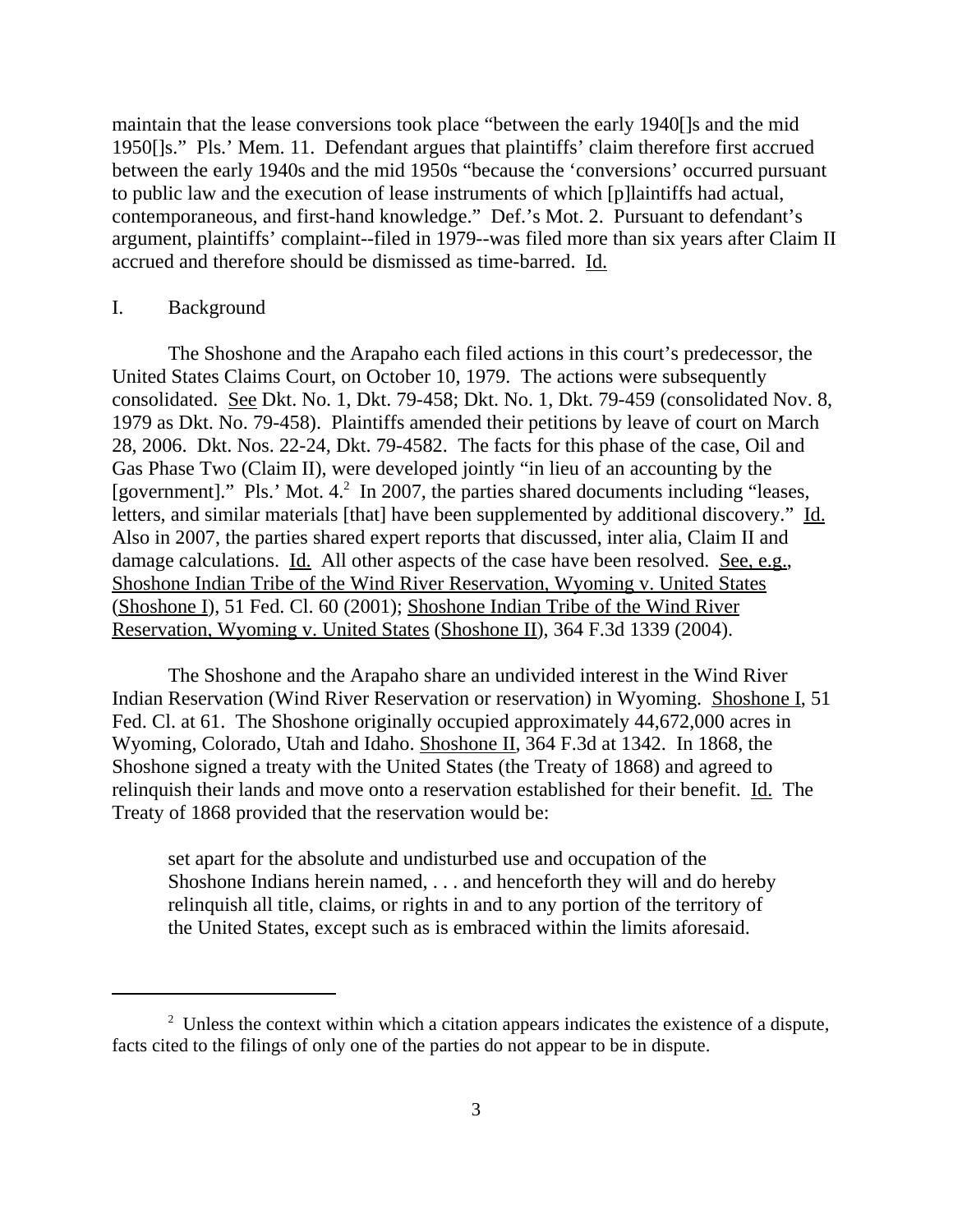## Id. (emphasis omitted).

On March 3, 1905 Congress ratified an agreement between the United States and plaintiffs in which plaintiffs ceded, granted and relinquished to the United States all of their right, title and interest in approximately 1,480,000 acres of the Wind River Reservation. Pls.' Mem. 8-9; see Pub. L. No. 58-185, 33 Stat. 1016, Art. I (1905). The ceded lands were to be disposed of by the United States under the provisions of the homestead, town-site, coal, and mineral land laws or by sale for cash--with proceeds to be paid to plaintiffs. 33 Stat. 1016, Art. II. The United States agreed to act as trustee for the plaintiffs in that it would dispose of the ceded lands and deliver the proceeds to the Tribes. Id. at Art. IX. As alleged in plaintiff's Memorandum, "Around 1910, it became apparent that much of the 1904 ceded land was potentially valuable for oil and gas." Pls.' Mem. 9. After the potential value of the 1904 ceded land became apparent, Congress enacted the 1916 Act, which authorized "the Secretary of the Interior to lease the 'ceded' lands [of the Wind River Reservation] for oil and gas development." Id.; 1916 Act. The proceeds of the leases were to be "applied to the use and benefit" of the Tribes. Id. (internal quotation marks omitted). The 1916 Act leases provide, in pertinent part, that: (1) leases are for a period of twenty years; (2) leases can be renewed for successive periods of ten years; and (3) the minimum royalty is 10 percent. Id. at 10; 1916 Act.

The seven leases<sup>3</sup> at issue in Claim II were entered into pursuant to the 1916 Act. Pls.' Mem. 10-11. In 1938, Congress enacted the 1938 Act. As applied to the facts of this case, the material terms of a 1938 Act lease are: (1) leases are for a "term[] not to exceed ten years and as long thereafter as minerals are produced in paying quantities," 25 U.S.C. § 396a; and (2) royalty terms are subject to the rules and regulations promulgated by the Secretary of the Interior, see 25 U.S.C. § 396d. The 1938 Act requires "authority of the tribal council or other authorized spokesperson for such Indians" to enter into a lease. 28 U.S.C. § 396a. The 1938 Act also provides that it shall not apply to "the ceded lands of the Shoshone Reservation in Wyoming." 25 U.S.C. § 396f.

On July 27, 1939, Congress enacted a land restoration act in aid of returning tribal lands to plaintiffs, the Act of July 27, 1939 (1939 Act), Pub. L. No. 76-238, 53 Stat. 1128 (1939). The 1939 Act provided:

<sup>&</sup>lt;sup>3</sup> The parties' experts originally disagreed about which 1916 Act leases were "converted." Plaintiffs' Motion for Summary Judgment (Pls.' Mot.) 4, Docket Number (Dkt. No.) 75. However, the parties later agreed that the seven leased parcels converted to 1938 Act leases were: SBF0001, SBF0004, MSF002, MSF004, MSF006, MSF0007, and MSF008. Id.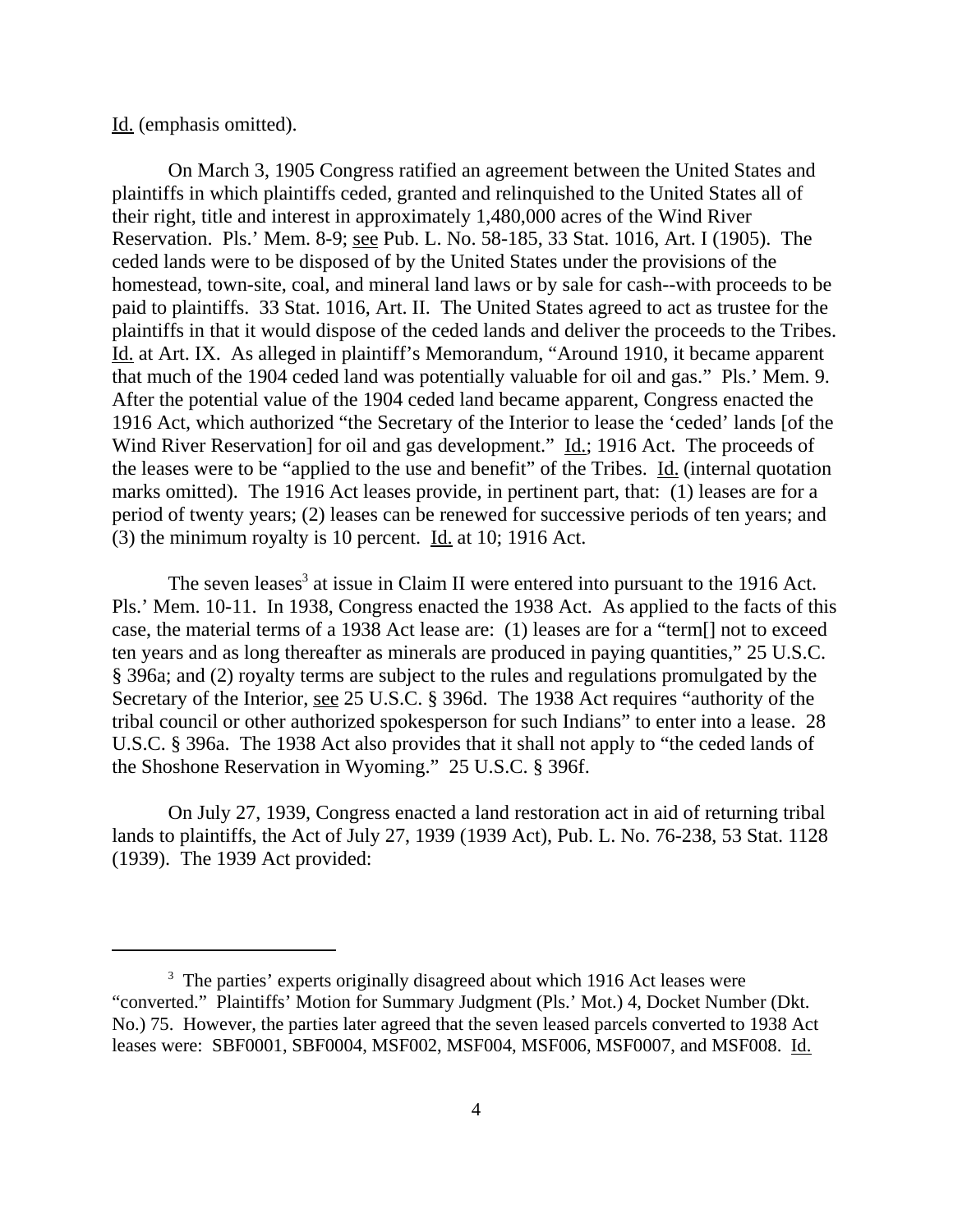[T]he Secretary of the Interior is hereby directed to restore to tribal ownership all undisposed-of surplus or ceded lands within the land use districts which are not at present under lease or permit to non-Indians; and, further, to restore to tribal ownership the balance of said lands progressively as and when the non-Indian owned lands within a given land use district are acquired by the Government for Indian use pursuant to the provisions of this act.

Id. at §5. On May 17, 1940 and August 10, 1944, the Secretary of the Interior, pursuant to the 1939 Act, "restored [certain ceded lands] to tribal ownership for the use and benefit of the Shoshone-Arapho Tribes<sup>4</sup> of the Indians of the Wind River Reservation, Wyoming." 5 Fed. Reg. 1805-06 (1940); 9 Fed. Reg. 9749-50 (1944) (the Restoration Orders) (footnote added). The Secretary also "added" the lands subject to the Restoration Orders to "the existing Wind River Reservation, subject to any valid existing rights." 5 Fed. Reg. 1906 (1940), 9 Fed. Reg. 1754 (1944). The surfaces of all seven leases at issue in Claim II were restored to the reservation by these two Restoration Orders. See Def.'s Mot. 4.

The government replaced the seven 1916 Act leases at issue in Claim II with 1938 Act leases. Pls.' Mem. 10-11. These conversions allegedly occurred "between the early 1940[]s and the mid 1950[]s." Id. at 11. All of the 1938 Act leases were, as required by the 1938 Act, signed by plaintiffs. See Def.'s Mot., Exhibit (Ex.) 1 (signed copy of Lease I-96-Ind-7736). Plaintiffs maintain that the signatures do not indicate an understanding of the content of the 1938 Act leases because the plaintiffs were misled by government representatives, who provided incomplete and possibly inaccurate information about the fiscal impact of the conversion to 1938 leases. Pls.' Resp. 5-6, 9. Defendant points out that the 1938 Act leases were "requested" by tribal resolution of the Tribes' Business Council. Def.'s Mot., Ex. 2 (Resolution No. 152) (requesting the Commissioner of Indian Affairs to convert the two Steamboat Butte leases to 1938 Act leases); Def.'s Mot., Ex. 9 (Resolution No. 153) (requesting that the five Maverick Springs leases be

<sup>&</sup>lt;sup>4</sup> The Wind River Reservation, Wyoming (Wind River Reservation) was originally reserved by treaty for the sole occupation of the Shoshone. Shoshone Tribe of Indians v. United States, 299 U.S. 476, 485 (1937) (referencing 15 Stat. 673 (Treaty of July 3, 1868)). However, in March, 1878 the government brought a band of Northern Arapaho Indians to live with the Shoshone on the Wind River Reservation without the Shoshone's consent. Id. at 487. The Supreme Court held that the Shoshone Tribe was entitled to damages plus interest stemming from the government's unlawful placement of the Arapaho on the Wind River Reservation in 1878. Id. at 492-97.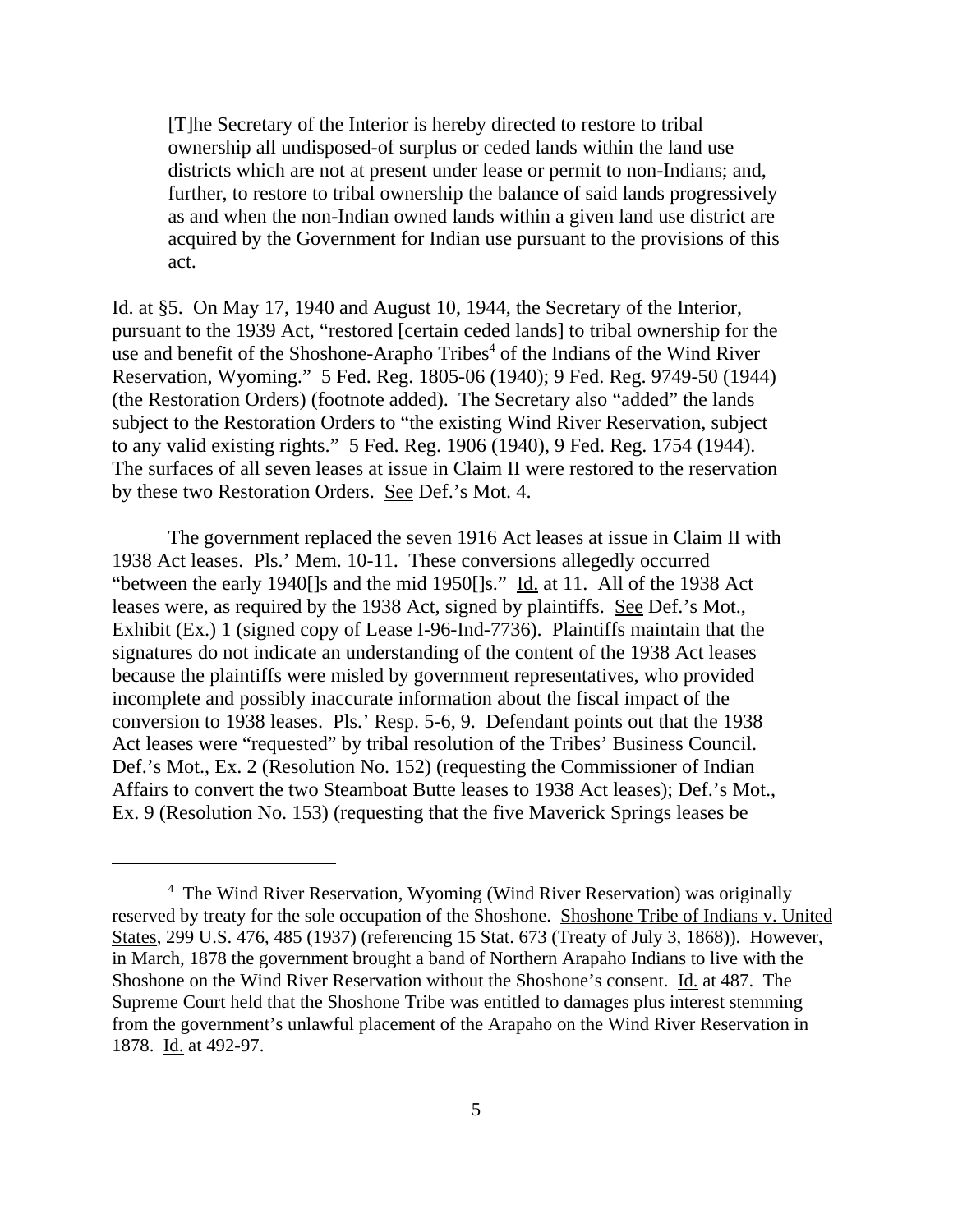converted to 1938 Act leases). Plaintiffs contest the use of the term "requested" and contend that the "conversions were requested by the oil companies" not plaintiffs. Pls.' Resp. 11, n.13. Defendant argues that plaintiffs' Claim II first accrued more than six years prior to the filing of the complaint and therefore is barred by 28 U.S.C. § 2501. Def.'s Mot. 2. Plaintiffs respond that "Claim II is timely under 'applicable rules' which defer accrual of the Tribes' claim for [statute of] limitations purposes." Pls.' Resp. 2. Specifically, plaintiffs argues that Claim II falls squarely under the Consolidated Appropriations Act of 2005 (Appropriations Act), Pub. L. No.108-447, 118 Stat. 2809, which defers accrual of certain breaches of Indian trusts. See Pls.' Resp. 3-4 (citing Shoshone II, 364 F.3d at 1344, 1348- 51). After addressing the standard of review in Part II.A the court addresses defendant's motion to dismiss under 28 U.S.C. § 2501 in Part II.B, the parties' arguments under general rules of claim accrual in Part II.C, and plaintiffs' claim under the special provisions of the Appropriations Act in Part II.D.

# II. Discussion

- A. Standard of Review
- 1. RCFC 12(c)

Rule 12(c) of the Rules of the Court of Federal Claims (RCFC) permits a party to seek judgment based on a complainant's pleadings. RCFC 12(c). The rule states: "After the pleadings are closed--but early enough not to delay trial--a party may move for judgment on the pleadings." Id. "A motion for judgment on the pleadings should be denied unless it appears to a certainty that plaintiff is entitled to no relief under any state of facts which could be proved in support of his claim." Branning v. United States, 215 Ct. Cl. 949, 950 (1977) (discussing a predecessor rule to RCFC 12(c)). "[R]egardless of whether the trial court is convinced that the plaintiff is unlikely to prevail at trial, the court should only grant a defendant's motion for judgment on the pleadings if the defendant is clearly entitled to judgment on the basis of the facts as the plaintiff has presented them." Owen v. United States, 851 F.2d 1404, 1407 (Fed. Cir. 1988). "[E]ach of the well-pled allegations in the complaint[] is assumed to be correct, and the court must indulge all reasonable inferences in favor of the plaintiffs." Atlas Corp. v. United States, 895 F.2d 745, 749 (Fed. Cir. 1990). The court does not accept, however, "assertions in the pleadings that amount to legal conclusions." J.M. Huber Corp. v. United States, 27 Fed. Cl. 659, 661 (1993).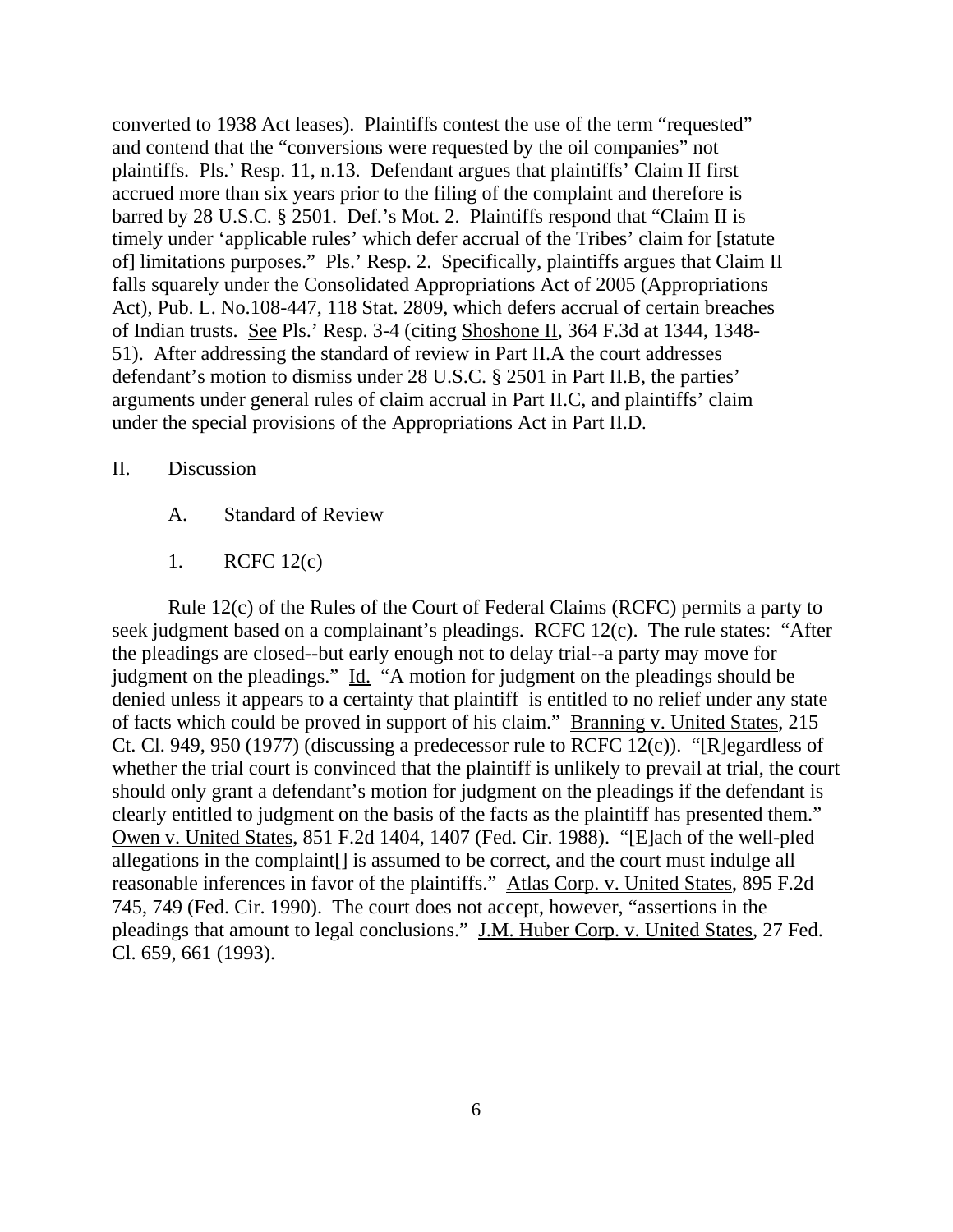# 2. RCFC 12(b)(1)

A party may assert "lack of subject-matter jurisdiction" as a defense. RCFC 12(b)(1). A jurisdictional motion to dismiss may only be filed "before pleading if a responsive pleading is allowed." RCFC 12(b). In this case, defendant has already filed an answer, see Dkt. Nos. 13-14, Dkt. 79-458, and therefore has filed a motion for judgment on the pleadings, Def.'s Mot. 5, n.3. Although subject-matter jurisdiction is usually challenged by a motion to dismiss for lack of subject matter jurisdiction, the issue can also be raised on a motion for judgment on the pleadings. See id. at 5.

The court is generally "'obligated to assume all factual allegations to be true and to draw all reasonable inferences in plaintiff's favor'" when considering a motion under RCFC 12(b)(1) to dismiss for lack of subject matter jurisdiction. FFTF Restoration Co. v. United States (FFTF Restoration), 86 Fed. Cl. 226, 235 (2009) (quoting Henke v. United States, 60 F.3d 795, 797 (Fed. Cir. 1995)); Int'l Mgmt. Servs. v. United States, 80 Fed. Cl. 1, 4 (2007). However, only uncontroverted factual allegations are accepted as true for purposes of resolving the motion. See Williams v. United States, 71 Fed. Cl. 194, 197 (2006). In evaluating a motion under  $12(b)(1)$ , "the court 'may find it necessary to inquire into jurisdictional facts that are disputed.'" FFTF Restoration, 86 Fed. Cl. at 235 (quoting Rocovich v. United States, 933 F.2d 991, 993 (Fed. Cir. 1991)). If the court does so, the plaintiff bears the burden of proving, by a preponderance of the evidence, that the court possesses subject matter jurisdiction. McNutt v. Gen. Motors Acceptance Corp., 298 U.S. 178, 189 (1936); McNabb v. United States, 54 Fed. Cl. 759, 763 (2002) ("If a defendant or the court challenges jurisdiction[,] . . . the plaintiff cannot rely merely on allegations in the complaint, but must instead bring forth relevant, competent proof to establish jurisdiction."). RCFC  $12(h)(3)$  requires that the court dismiss a case if the court determines "at any time that it lacks subject-matter jurisdiction." RCFC 12(h)(3); Int'l Mgmt. Servs., 80 Fed. Cl. at 4.

# B. Whether Plaintiffs' Claim II is Barred by 28 U.S.C. § 2501

The issue before this court is whether plaintiffs' suit, filed in 1979, was timely under 28 U.S.C. § 2501. The statute of limitations provision of 28 U.S.C. § 2501 limits the government's waiver of sovereign immunity for every claim within the jurisdiction of the Court of Federal Claims. Soriano v. United States, 352 U.S. 270, 273 (1957); Hart v. United States, 910 F.2d 815, 817 (Fed. Cir. 1990). Statutes that "defer the accrual of a cause of action, or otherwise affect the time during which a claimant may sue the Government also are considered a waiver of sovereign immunity." Shoshone II, 364 F.3d at 1346 (citing Martinez v. United States, 333 F.3d 1295, 1316-17 (Fed Cir. 2003) (noting that exceptions to statutes of limitations on suits against the Government are not to be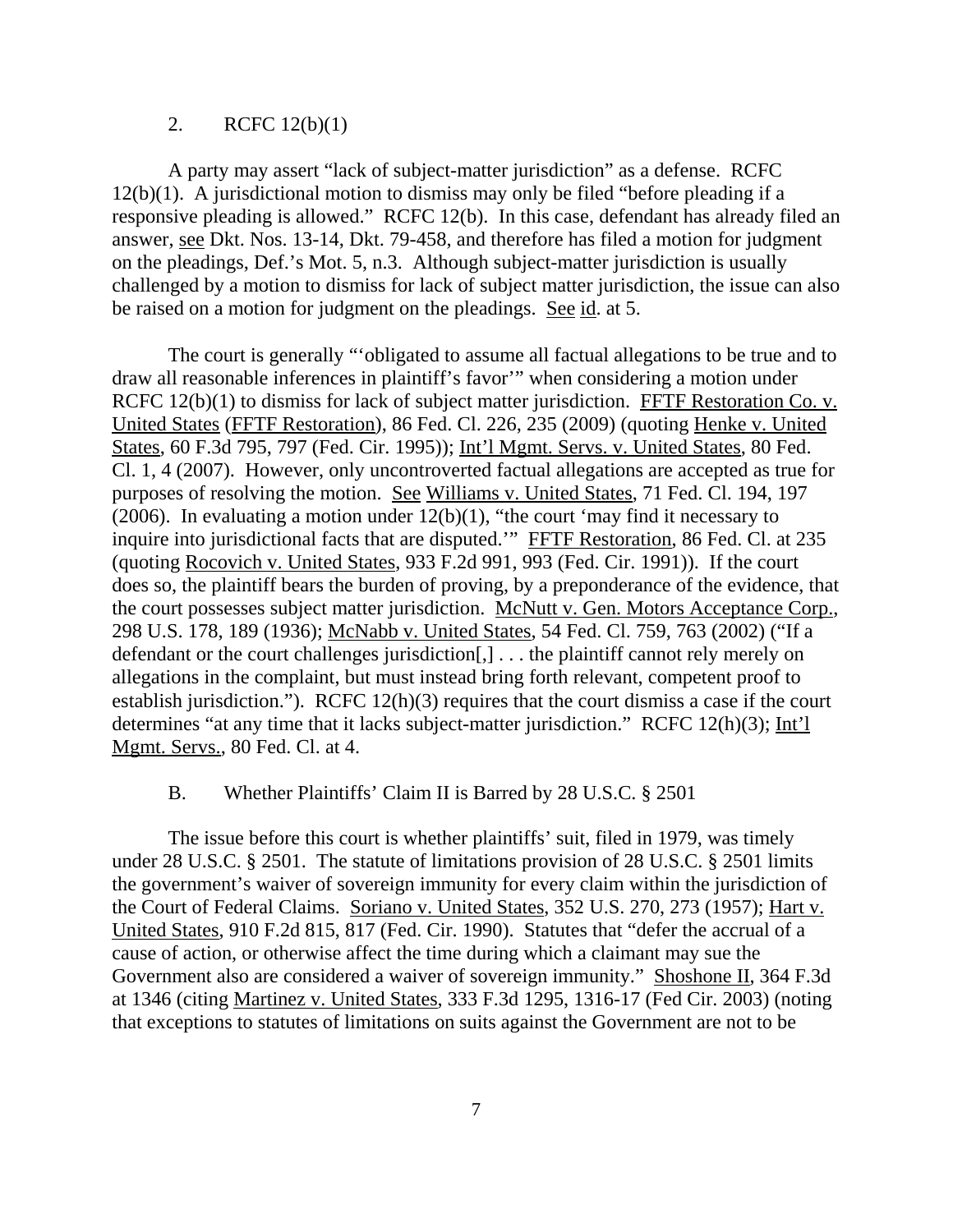implied)). The court in Shoshone II explained that such "statutes must be construed strictly and must clearly express the intent of Congress to permit a suit against the Government." Id. (citing Dep't of the Army v. Blue Fox, Inc., 525 U.S. 255, 261 (1999) ("We have frequently held, however, that a waiver of sovereign immunity is to be strictly construed, in terms of its scope, in favor of the sovereign. Such a waiver must also be 'unequivocally expressed' in the statutory text." (internal citations omitted))).

As a general rule, claims by Indian Tribes are subject to the six-year statute of limitations applicable to actions in this court under 28 U.S.C. § 2501. Hopland Band of Pomo Indians v. United States (Hopland), 855 F.2d 1573, 1576 (Fed. Cir. 1988) ("[S]tatutes of limitations are to be applied against the claims of Indian Tribes in the same manner as against any other litigants seeking legal redress or relief from the government."). The statute of limitations begins to run when the "claim first accrues." 28 U.S.C. § 2501. A claim against the government first accrues "when all the events which fix the government's alleged liability have occurred and the plaintiff was or should have been aware of their existence." Hopland, 855 F.2d at 1577 (emphasis omitted). In order for the accrual standard set forth in Hopland to be met, damages must have been suffered. Rosebud Sioux Tribe v. United States, 75 Fed. Cl. 15, 24 (2007) ("It is too well established to require citation of authority that a claim does not accrue until the claimant has suffered damages." (internal quotation marks omitted)).

A breach of trust claim accrues when the trustee "repudiates the trust and the beneficiary has knowledge of that repudiation." Shoshone II, 364 F.3d at 1348. Shoshone II defined "knowledge of repudiation" as the time when the beneficiary is "plac[ed] on notice that a breach of trust has occurred." Id. However, a party need not have actual knowledge of the events fixing liability in order for the claim to accrue. As this court stated in Otay Mesa Property L.P. v. United States (Otay Mesa), "[w]here the Government's actions are open and notorious, the plaintiff is on inquiry notice, and the statute of limitations begins to run." 86 Fed. Cl. 774, 786 (2009). The Otay Mesa court provided the following support for its conclusion that the statute of limitations may begin to run when a plaintiff has inquiry notice:

Ingrum v. United States, 560 F.3d 1311, 1317 (Fed. Cir. 2009)) (holding that the Government's excavation of fill material from the plaintiff's property to repair a road over which it had a right of entry put the plaintiff on inquiry notice of the alleged taking, even though the plaintiff did not learn of the borrow pit until later, because the pit was in plain sight and clearly visible from the road); Coastal Petroleum Co. v. United States, 228 Ct. Cl. 864, 864 (1981) (finding the Government's actions open and notorious where the construction project was widely reported in the state news media); Catellus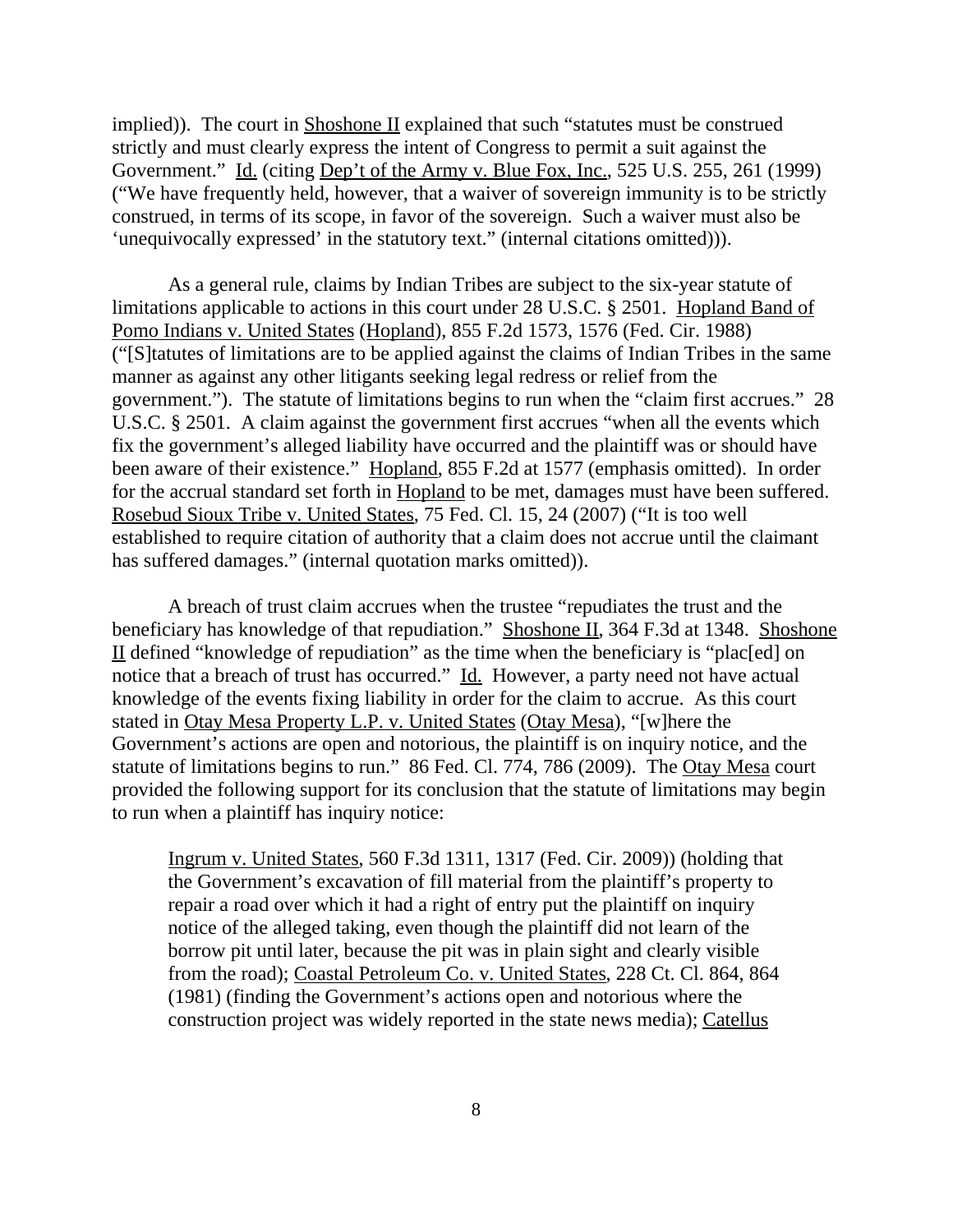Dev. Corp. v. United States, 31 Fed. Cl. 399, 408-09 (1994) (concluding that the Government's bombing exercises on the plaintiff's property placed the plaintiff on inquiry notice of the unexploded objects on his property).

Id. The "on notice" standard applied in Otay Mesa is no different than the objective standard commonly applied to the "accrual suspension rule," which states that the accrual of a claim against the United States is suspended "until the claimant knew or should have known that the claim existed." Young v. United States, 529 F.3d 1380, 1384 (Fed. Cir. 2008).

Defendant argues that plaintiffs "knew or should have known that [d]efendant allegedly illegally converted the leases" when plaintiffs signed the converted leases. Def.'s Mot. 7-8. Defendant argues, in the alternative, that plaintiffs were aware of, or at least had the responsibility to be aware of, the requirements of the 1916 Act and the 1938 Act when they were enacted. Id. at 8 (citing Harris Corp. v. Ericsson, Inc., 417 F.3d 1241, 1263 (Fed. Cir. 2005) (citing Pittsburgh & Lake Angeline Iron. Co. v. Cleveland Iron Min. Co., 178 U.S. 270, 278 (1900))). Defendant specifically points to three different events that, it contends, did or should have provided plaintiffs with knowledge that defendant had allegedly illegally converted the leases: when the leaseholders presented "'[a] written request to the Joint Business Council<sup>5</sup> to convert its ceded leases;" when the Tribes formally resolved that "'new leases [would] be prepared . . . covering the restored tribal lands . . . as provided for in the Act of May 11, 1938;" and when the Tribes requested that "the Commissioner of Indian Affairs 'furnish appropriate instructions and necessary form of stipulation to convert the . . . leases' to 1938 Act leases." Def.'s Mot. 8 (quoting Def.'s Mot., Ex. 2 (Resolution No. 152); Def.'s Mot., Ex. 9 (Resolution No. 153). Defendant also contends that plaintiffs learned of the conversions when they approved and signed the 1938 Act leases. Id.; Def.'s Exhibits (Exs.) 1 (lease signed Feb. 11, 1949), 3 (lease signed Feb. 11, 1949), 4 (lease signed Aug. 10, 1949), 5 (lease signed Aug. 10, 1949), 6 (lease signed Aug. 10, 1949), 7 (lease signed July 21, 1950) and 8 (lease signed Aug. 10, 1949). Defendant argues that "no later than the 'mid 1950[]s' [p]laintiffs had actual knowledge of the new leases" and, consequently, the contents of their terms as 1938 Act leases. Def.'s Mot. 8.

<sup>&</sup>lt;sup>5</sup> Although a specific definition is not provided in the pleadings, the Joint Business Council appears to the court to be a body consisting of representatives of both the government and the Tribes. See Defendant's Motion for Judgment on the Pleadings (Def.'s Mot.) 8; Tribes' Response to United States' Motion for Judgment on the Pleadings as to Claim II of Oil and Gas Phase Two (Pls.' Resp.) 10-11. Decisions regarding tribal matters, including decisions concerning the execution of leases, were made at Joint Business Council meetings. See Pls.' Resp. 11.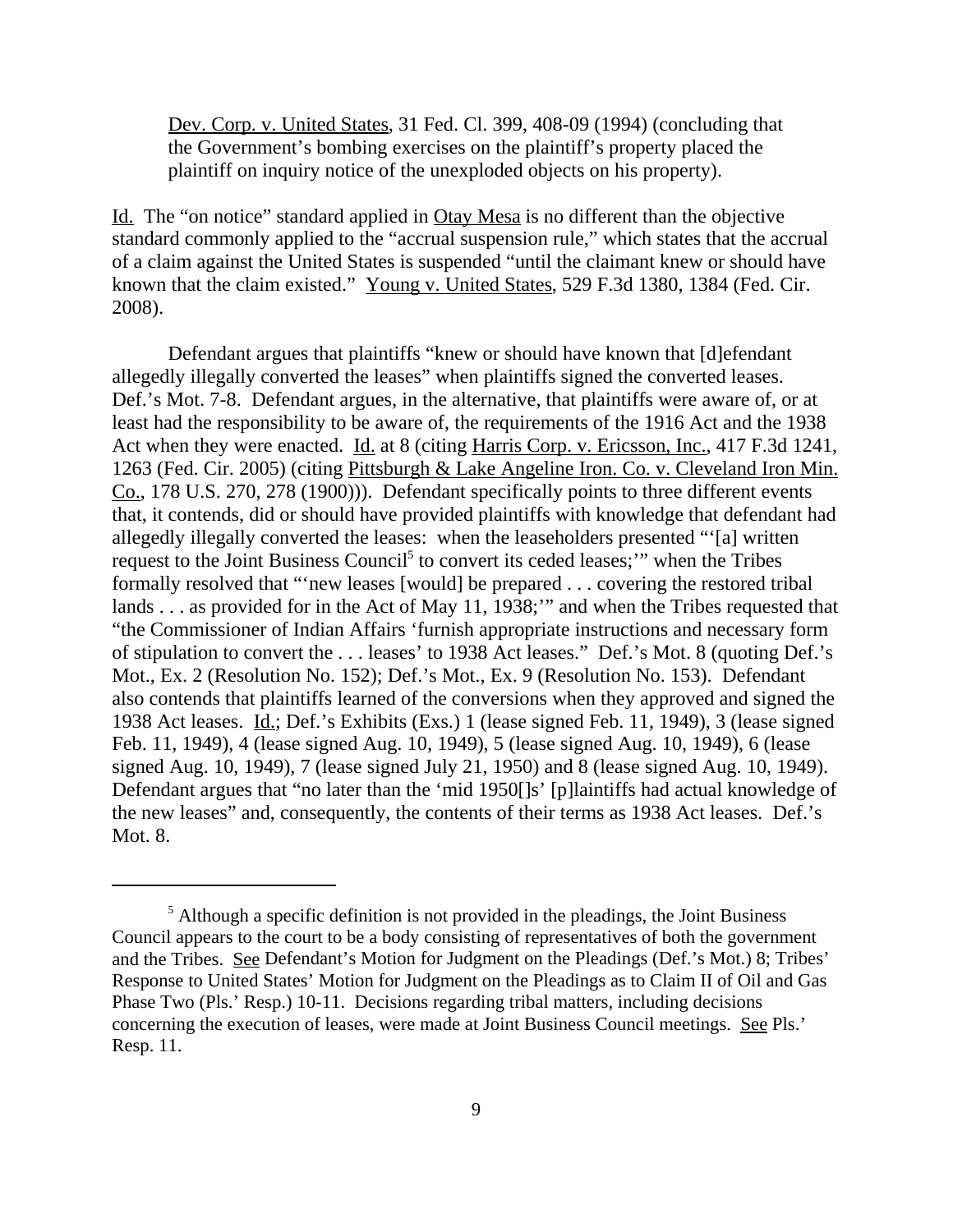Defendant contends that plaintiffs had actual or imputed knowledge "no later than the 'mid 1950[]s'" of the government's alleged illegal conversions because "applicable leasing laws and regulations (including the 1916 Act and the 1938 Act)," were available to them. Id. Defendant contends that plaintiffs were therefore "aware of all information necessary to be 'on notice' of the alleged breach of trust." Id. Plaintiffs maintain that the Tribes were "beneficiaries of an extensive and complex portfolio of leases," making plaintiffs' losses "undetectable and unknown" until after Claim II was filed. Pls.' Resp. 8. Plaintiffs do not provide any legal authority that supports the argument that when a Tribe's leasing plan is complex, that circumstance creates a situation in which that Tribe is excused from having actual knowledge of the content of the lease or leases it approved and executed. The court finds plaintiffs' proposed conclusion unsupported by law. Plaintiffs have failed to support the argument that they lacked knowledge of the lease conversions until after Claim II was filed.

- C. Whether Accrual of Claim II Was Suspended Under General Rules for Suspension of Claim Accrual
- 1. Claim II Was Not Inherently Unknowable Prior to 1979

Plaintiffs also argue that Claim II did not accrue until after the claim was filed because the Tribes could not "reasonably have been aware" of their right to bring a claim because "the [g]overnment as trustee affirmatively misled and misinformed the Tribes about the legality and effect of the 'conversions.'" Pls.' Resp. 5. In order for the statute of limitations to be suspended, the plaintiffs must show: "(1) that plaintiff[s'] injury was 'inherently unknowable' at the time of accrual; (2) that defendant concealed its action with the result that plaintiffs [were] unaware of its existence; or (3) that the plaintiff[s] relied on a misrepresentation by the defendant." Cherokee Nation of Okla. v. United States, 26 Cl. Ct. 798, 801 (1992).

Plaintiffs argument that the fact that the leases were converted from 1916 Act to 1936 Act leases was "inherently unknowable" is based on the role of the United States as trustee, the failure of the United States to provide an accounting to the Tribes, and the concept that the losses under the leases were "much less obvious than the losses in other tribal cases against the [g]overnment as trustee." Pls.' Resp. 9-10. As the Young court held, a claim is suspended only "until the claimant knew or should have known that the claim existed." 529 F.3d at 1384. The Young court also stated that, in order to demonstrate entitlement to a suspension, a plaintiff "must either show that the defendant has concealed its acts with the result that plaintiff was unaware of their existence or it must show that its injury was inherently unknowable at the accrual date." Id. (internal quotation marks omitted). Plaintiffs argue that the government's duty to disclose is elevated in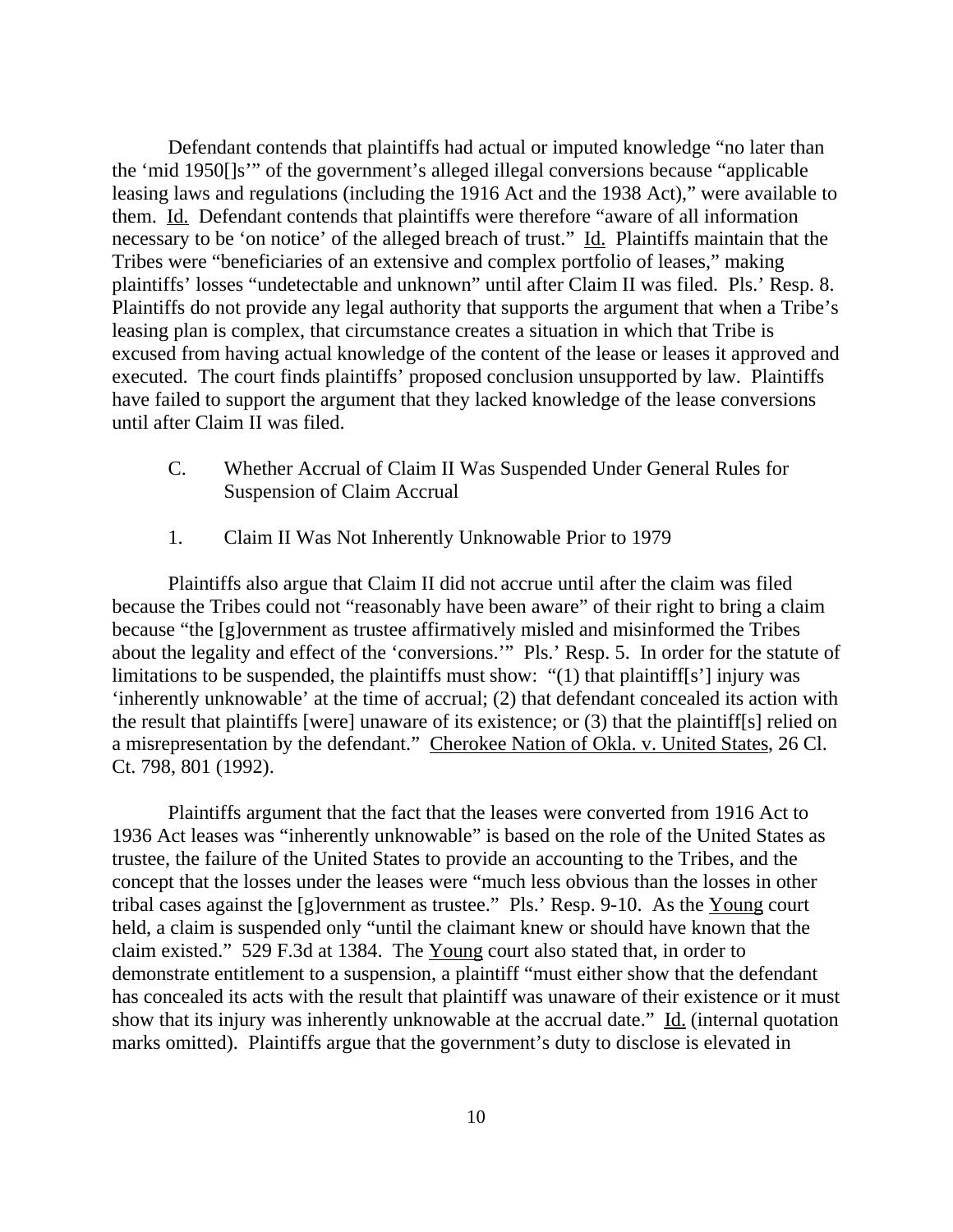breach of trust cases pursuant to Shoshone II because "beneficiaries of [a] trust are permitted to rely on the good faith and expertise of their trustees," and therefore beneficiaries, such as plaintiffs, "are under a lesser duty to discover malfeasance relating to their trust assets." Pls.' Resp. 8 (quoting Shoshone II, 364 F.3d at 1339, 1347-48). Plaintiffs interpret the quoted statement by the court in Shoshone II to mean that "beneficiaries are under a lesser duty to discover their claims." Pls.' Resp. 9 (emphasis omitted).

The Supreme Court in Mitchell v. United States, 463 U.S. 206, 227 (1983), held that "[a] trusteeship would mean little if the beneficiaries were required to supervise the day-to-day management of their estate by their trustee or else be precluded from recovery for mismanagement." While trust beneficiaries have been allowed greater latitude to discover their claims, tribal plaintiffs are generally not entitled to a different statute of limitations than are other claimants. See Shoshone II, 364 F.3d at 1346-48. Defendant argues that, in this case, plaintiffs were aware of the differing provisions of the 1916 Act leases and the 1938 Act leases at least in part because plaintiffs are presumed to know the law as a general rule. Def.'s Reply 15 (citing Harris Corp., 417 F.3d at 1263). In this case, defendant asserts that plaintiffs had full access to those public laws as well as to the text of the leases they signed, which included the "converted" 1938 Act lease provisions. Id. Further, in 1959, twenty years before Claim II was filed, plaintiffs' counsel displayed an understanding of the different leasing provisions of the two acts. Id.; Def.'s Reply, Supplemental (Supp.) Ex. 15 (1959 letter), Dkt. No. 86.<sup>6</sup>

On February 17, 1959, plaintiffs' counsel, Mr. Sonosky, wrote a letter to the Department of the Interior in which he questioned whether defendant was acting in plaintiffs' best interest with respect to the 1916 Act leases. Supp. Ex. 15 (1959 Letter). Plaintiffs, however, insist that they are entitled to attribute their failure to bring Claim II earlier to their lack of knowledge of the lease conversions by the government. Pls.' Resp. 6. The Tribes point to a 1983 letter<sup>7</sup> from the Tribes' attorneys to a representative of the

<sup>&</sup>lt;sup>6</sup> Defendant's cites Exhibit 12 to support this proposition. However, the letter from the Law Offices of Marvin J. Sonosky 3 dated February 17, 1959, is attached as Exhibit 15. Defendant's Reply (Def.'s Reply), Supplemental (Supp.) Ex. 15 (1959 Letter), Dkt. No. 86.

 $7$  Plaintiffs assert that, at the time the 1983 letter was written, the Tribes had not received an accounting showing how much had been collected on their behalf for the seven parcels on the Wind River Reservation. Pls.' Resp. 6-7 (citing Shoshone Indian Tribe of the Wind River Reservation, Wyoming v. United States (Shoshone II), 364 F.3d 1339, 1347 (Fed. Cir. 2004); Shoshone Indian Tribe of the Wind River Reservation, Wyoming v. United States (Shoshone I), 51 Fed. Cl. 60, 63 (2001) (finding that the Tribes had not received an accounting by the government of trust funds or mineral income)).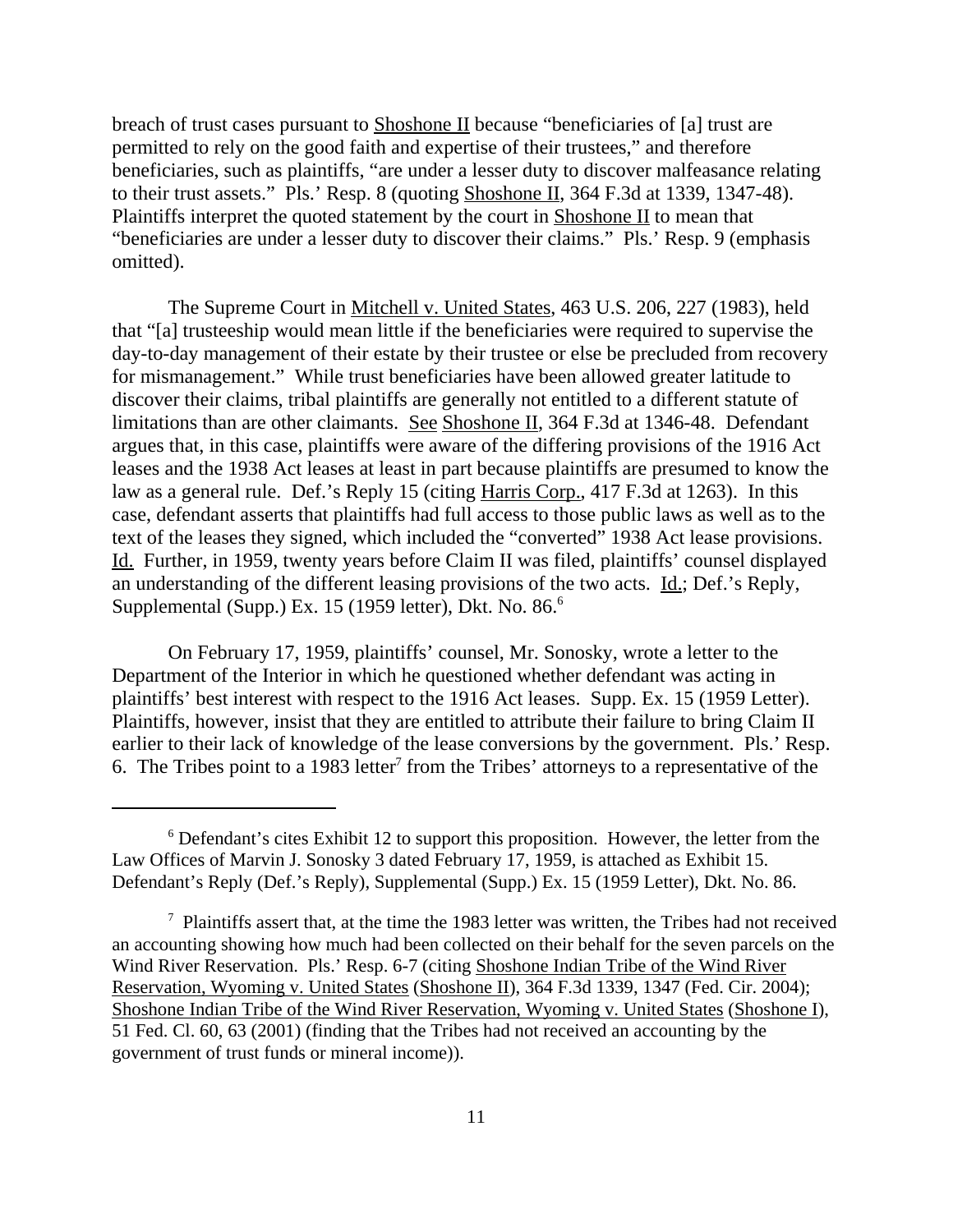Gulf Oil Company which, plaintiffs assert, was the first time the Tribes made the Claim II allegation of illegal conversion. Id.; Pls.' Resp., Ex. 44, Dkt. No. 74. Plaintiffs claim that "if the Tribes had been aware of Claim II prior to filing [the 1979 Tribal Petitions], the Tribes would have described it more throughly in those pleadings." Pls.' Resp. 6. The court finds that the 1959 letter clearly indicates that the Tribes' counsel was aware of the differences between the 1916 Act and the 1938 Act as they applied to the Tribes:

The 1916 Act was among the first statutes authorizing oil and gas leasing of Indian lands. Subsequent experience has indicated the wisdom of shorter primary terms with extensions contingent upon the production of oil and gas in paying quantities. Thus, the policy of Congress and of the Department [of the Interior] is expressed in the Indian Leasing Act of 1938 (25 U.S.C. [§§] 396[a-396g]) which requires that oil and gas be executed by the Tribes and provides for terms "not to exceed ten years" without extension except by production (25 U.S.C.  $\lceil \S \rceil$  396a).... It would seem appropriate, so far as possible, that the Secretary by regulation should bring the 1916 Act leases within the policy governing all other Indian oil and gas leases.

Supp. Ex. 15 (1959 Letter) 2-3. While it is unclear from the content of the letter whether plaintiffs' attorneys understood exactly when and how the 1916 Act leases were converted to 1938 Act leases, the letter demonstrates a noticeable level of concern as to the management of the leases and whether the government was making decisions in line with its duty as a trustee "to make as good a bargain for the [Tribes] as a prudent and informed oil and gas operator would make for himself." Supp. Ex. 15 (1959 Letter) 2. This letter undermines plaintiffs' contentions that they neither knew of the conversions nor had reason to question the government's actions regarding the leases. See Young, 529 F.3d at 1384. Plaintiffs attorneys' decision not to follow up on the concerns expressed in the letter do not automatically extend the statute of limitations. See Brown v. United States, 195 F.3d 1334, 1338 (Fed. Cir. 1999) (in a case charging that the government violated its fiduciary duty to plaintiff-allottees because it under-reported gross receipts, imputing to plaintiffs the "capacity and sophistication" of a non-party allottee, "who was a fellow lessor [and] fellow member of the Tribe").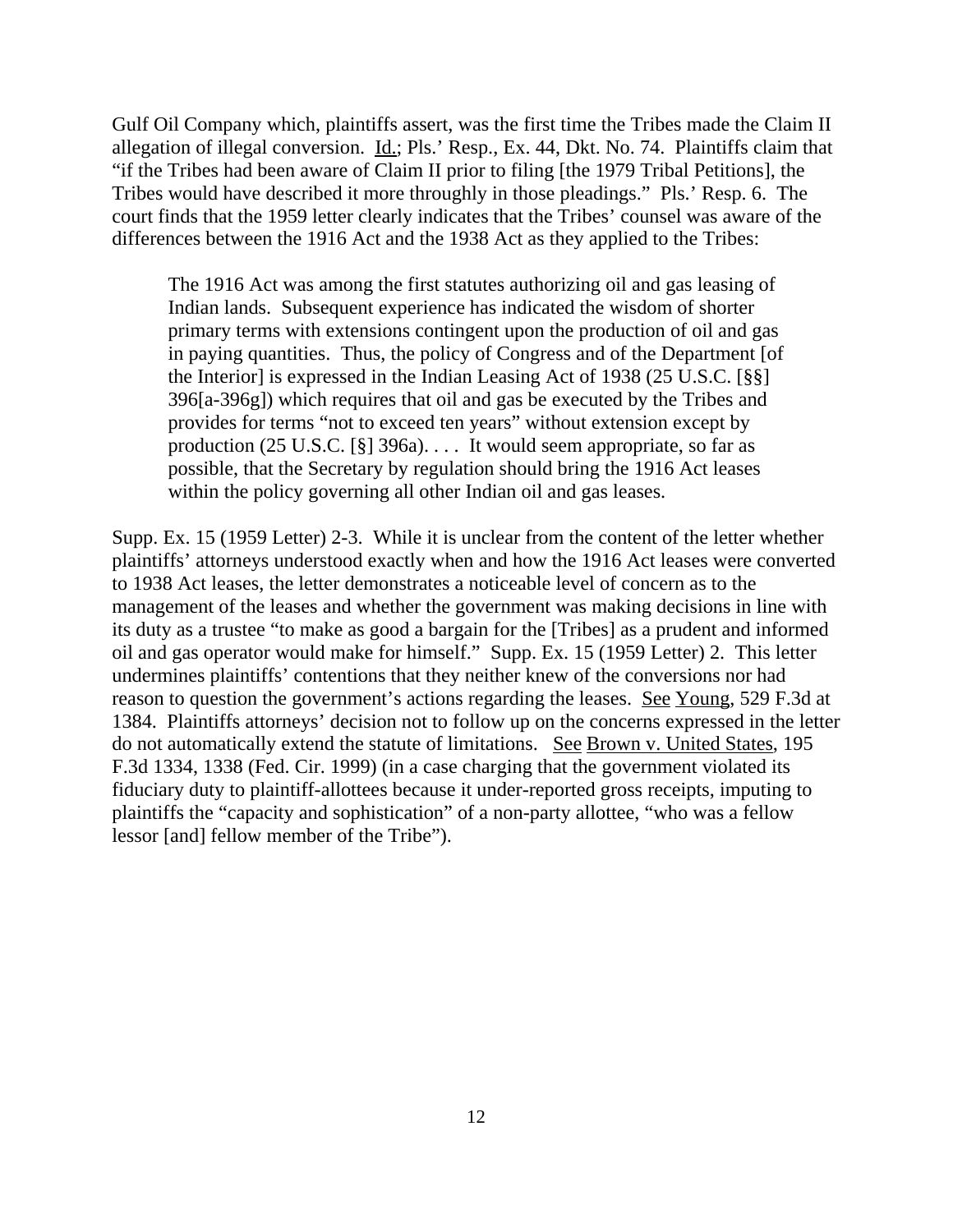## 2. Fraud, Concealment or Misrepresentation by the Government<sup>8</sup>

Plaintiffs also argue that the statute of limitations did not begin to run because the government concealed information of which the plaintiff was unaware. Pls.' Resp. 10-11; see Ingrum v. United States, 560 F.3d 1311, 1315 (Fed. Cir. 2009) (stating that accrual of the statute of limitations will be suspended if plaintiff shows "that defendant has concealed its acts with the result that plaintiff was unaware of their existence"); Young, 529 F.3d at 1384 ((holding that the plaintiff had "not established a basis for tolling . . . because he did not show that any relevant facts were concealed or that he was in any way misled by the government into delaying more than six years before filing [his] complaint"). Plaintiffs allege that the government concealed information from and affirmatively misled the Tribes by informing them that "conversion" of the leases was both legal and in their interest. Pls.' Resp. 10. Plaintiffs also allege that the government misstated the economic impact of the lease conversions to the Tribes when it indicated that the economic impact for the Tribes would be the same under both the 1916 Act leases and the 1938 Act leases. Id. at 10-12. Plaintiffs allege that, during Joint Business Council meetings, the government affirmatively misstated information when it obtained the Joint Business Council's approval of the proposed leased conversions. Id. at 11-12. At a meeting of the Joint Business Council at which the lease conversions were discussed, the government's representative stated that the conversion of the leases would bring about the following changes:

The only two real differences in the two leases is that [the 1916 Act] lease is a lease between the oil company and the Secretary of the Interior, and the lease was made for a limited term, with the right of renewal. The [1938 Act] lease form on tribal land is between the Tribes and the oil company, and runs for ten years and as long thereafter as oil and gas are produced. It has the same rent and the same rate of royalty.

Pls.' Resp. 12 (quoting Pls.' Resp., Ex. 9 at 63 (Minutes of Joint Business Council Meeting (Jan. 10, 1949))) (emphasis omitted). Plaintiffs assert that the government provided misinformation in this statement because "economic returns from 'converted' and 'unconverted' leases would [have been] very different in renewal periods," and "the oil and gas companies stood to benefit from the 'conversions.'" Id. Plaintiffs also claim that the Tribes were misled because the government did not disclose what they "would be

<sup>&</sup>lt;sup>8</sup> For purposes of this discussion, the court considers the second element of accrual suspension as articulated in Cherokee Nation of Oklahoma v. United States, 26 Cl. Ct. 798, 801 (1992)), "concealment," with the third element, "reli[ance] on [the] misrepresentation," together because, in this case, plaintiffs' claims of concealment of information and reliance on the incomplete information are not readily separable.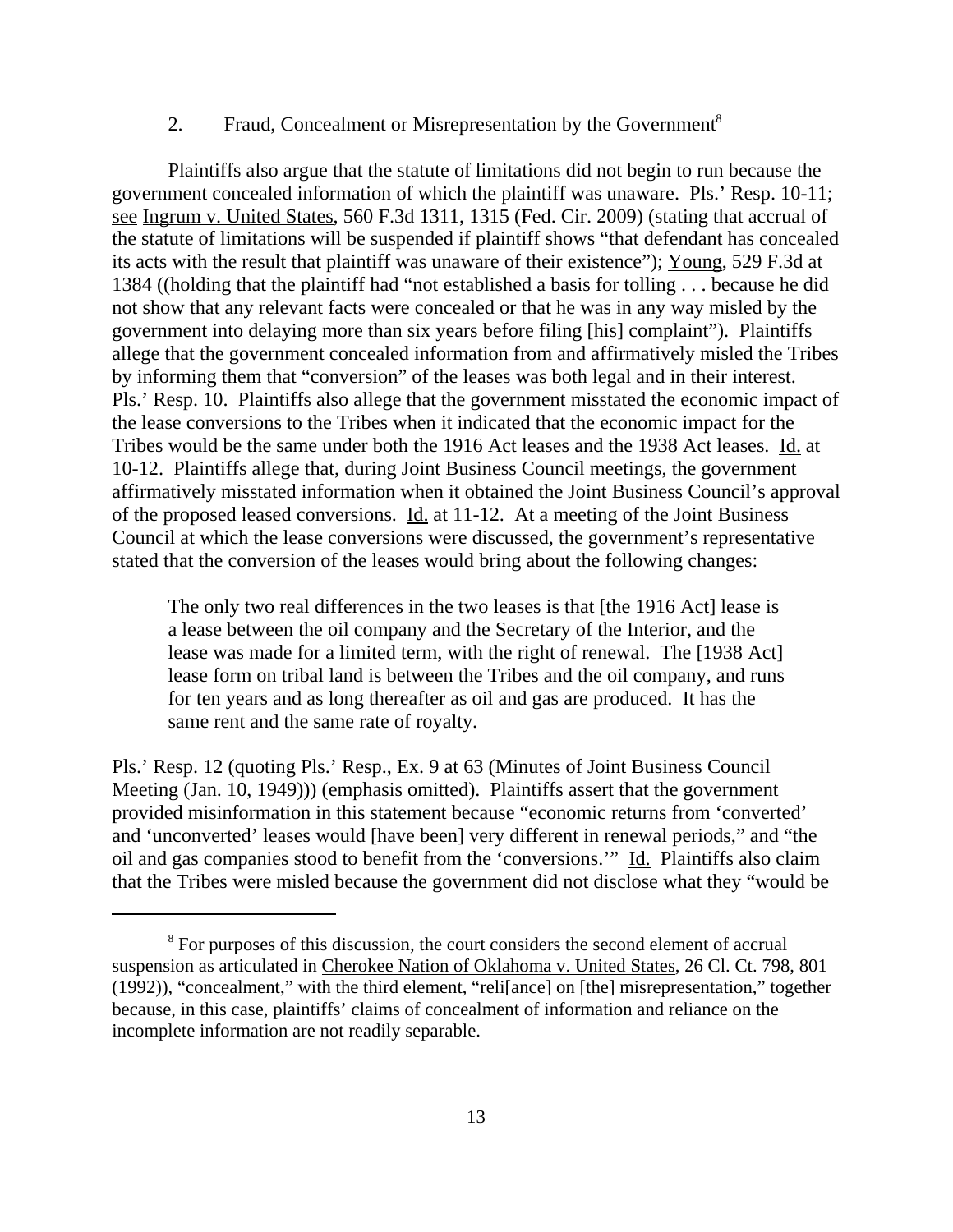giving up if the 10-year expirations and preferential renewal requirements were lost." Id. In response, defendant claims that plaintiffs cannot argue that defendant concealed the conversions because plaintiffs were parties to the 1938 Act Leases, plaintiffs requested that the leases be converted at their Joint Business Council Meeting and "plaintiffs' counsel demanded that [d]efendant not renew any 1916 Act leases without express consent." Def.'s Reply 15.

In order for a beneficiary to consent to a transaction, "there must be full disclosure of all material facts and legal rights involved." Pls.' Resp. 13, n.24 (citing George T. Bogert § 941 (6th ed. 1987); Restatement (Second) Trusts § 216(2)(b) (1959)). In this case, it is certainly possible that the government did not provide adequate information to the Tribes at the time that the conversions occurred. However, even if the statute of limitations were tolled by concealment, the statute will begin to run again once plaintiff is on inquiry that he has a potential claim. Braude v. United States, 585 F.2d 1049, 1052, 1054 (Ct. Cl. 1978). Under trust law, there is a special relationship created between beneficiary and trustee. However, once the trust beneficiary learns of a suspected breach by the trustee, the beneficiary must take action within the period specified in the statute of limitations. In this case, issues relating to the Tribes' leases were the focus of plaintiffs' counsel, Mr. Sonosky, in his letter of February 17, 1959. See Supp. Ex. 15. (1959 Letter). In the 1959 letter, Mr. Sonosky indicates that plaintiffs "were shocked out of complacency" when they learned of efforts to extend a 1916 Act lease. Id. Further, in a memorandum from Mr. Sonosky to the Shoshone and Arapaho Business Council dated July 27, 1959, Mr. Sonosky recommended that the Tribes support legislation eliminating 1916 Act leases in favor of 1938 Act leases. Def.'s Reply 13 (citing Supp. Ex. 17 at 3, ¶ 4). The memorandum also "recommended that, until legislation is obtained, the regulations should be amended to require tribal consent to any new 1916 Act leases." Supp. Ex. 17 at 3, ¶ 5. The court finds that Mr. Sonosky's February 17, 1959 letter evidences that, at the very least, that the Tribes had constructive knowledge of what they now characterize as the illegal conversion of the leases.

Mr. Sonosky's letter evidences the Tribes' heightened level of concern about leasing. That heightened level of concern should have led to a broader inquiry as to the status of the leases and, if appropriate, to legal action. See Mitchell v. United States, 10 Cl. Ct. 63, 68 (1986) ("'[W]hatever is notice enough to excite attention and put the party on his guard and call for inquiry, is [also] notice of everything to which such inquiry might have led."") (quoting Wood v. Carpenter, 101 U.S. (11 Otto) 135, 141 (1879)). In and after 1959, plaintiffs had knowledge that should have prompted an inquiry regarding the lease conversions. See Cherokee Nation of Okla, 26 Cl. Ct. at 802-03 (holding that the statute of limitations was not tolled until defendant filed its motion to dismiss because plaintiff was on constructive notice of the trespass and "had the opportunity to discover the truth" and "plaintiff chose to do nothing").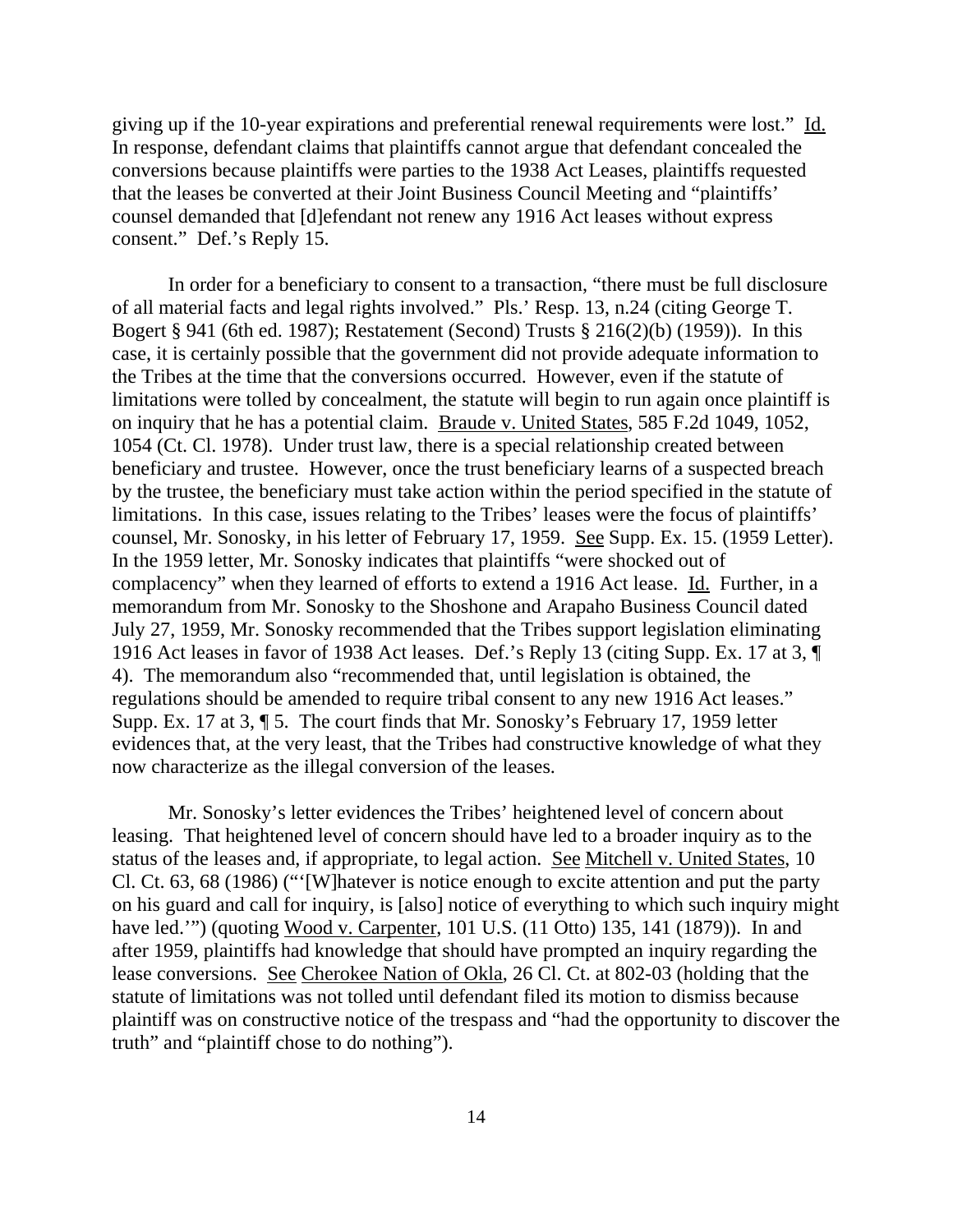Neither general rules that have operated to defer trust claims nor other general rules of suspension for claim accrual has been shown to apply to plaintiffs' Claim II.

D. Whether the Appropriations Act Applies to Plaintiffs' Claims

In addition to the general statute of limitations for claims in this court, 28 U.S.C. § 2501, Congress has enacted within a series of appropriations acts covering the United States Department of the Interior provisions which suspend accrual of the statute of limitations for certain tribal trust claims, including the following:<sup>9</sup>

[N]otwithstanding any other provision of law, the statute of limitations shall not commence to run on any claim . . . concerning losses to or mismanagement of trust funds, until the affected tribe . . . has been furnished with an accounting of such funds from which the beneficiary can determine whether there has been a loss.

Appropriations Act, 118 Stat. at 3060-61. Plaintiffs argue that the Appropriations Act applies to this case because the government "never provided the Tribes an accounting [and therefore the] limitations periods for claims concerning 'losses to' the Tribes' 'trust funds' ha[s] not yet commenced to run." Pls.' Resp. 14. Defendant asserts that the Appropriations Act does not apply to this case because, in order for claims to fall within the parameters of the Appropriations Act, a claim must be based on the "'mismanagement of trust funds.'" Def.'s Mot. 9 (quoting Shoshone II, 364 F.3d at 1350). If defendant's view, expressed in the language just quoted, is that the Appropriations Act covers only mismanagement of trust funds, that view is at odds with both the text of the Appropriations Act and its interpretation by the United States Court of Appeals for the

<sup>&</sup>lt;sup>9</sup> An earlier version of the Appropriations Act was first adopted in 1990 and has been adopted each year thereafter, with minor changes in 1991 and 1993. Pub. L. No. 101-512, 104 Stat. 1915, 1930 (1990) originally provided:

<sup>[</sup>N]otwithstanding any other provision of law, the statute of limitations shall not commence to run on any claim concerning losses to or mismanagement of trust funds, until the affected tribe or individual Indian has been furnished with the accounting of such funds[.]

The clause "from which the beneficiary can determine whether there has been a loss" was added to the end of the provision in 1991. Pub. L. No. 102-154, 105 Stat. 990, 1004 (1991). Congress added "including any claim in litigation pending on the date of this Act" in 1993. Pub. L. No. 103-138, 107 Stat. 1379, 1391 (1993).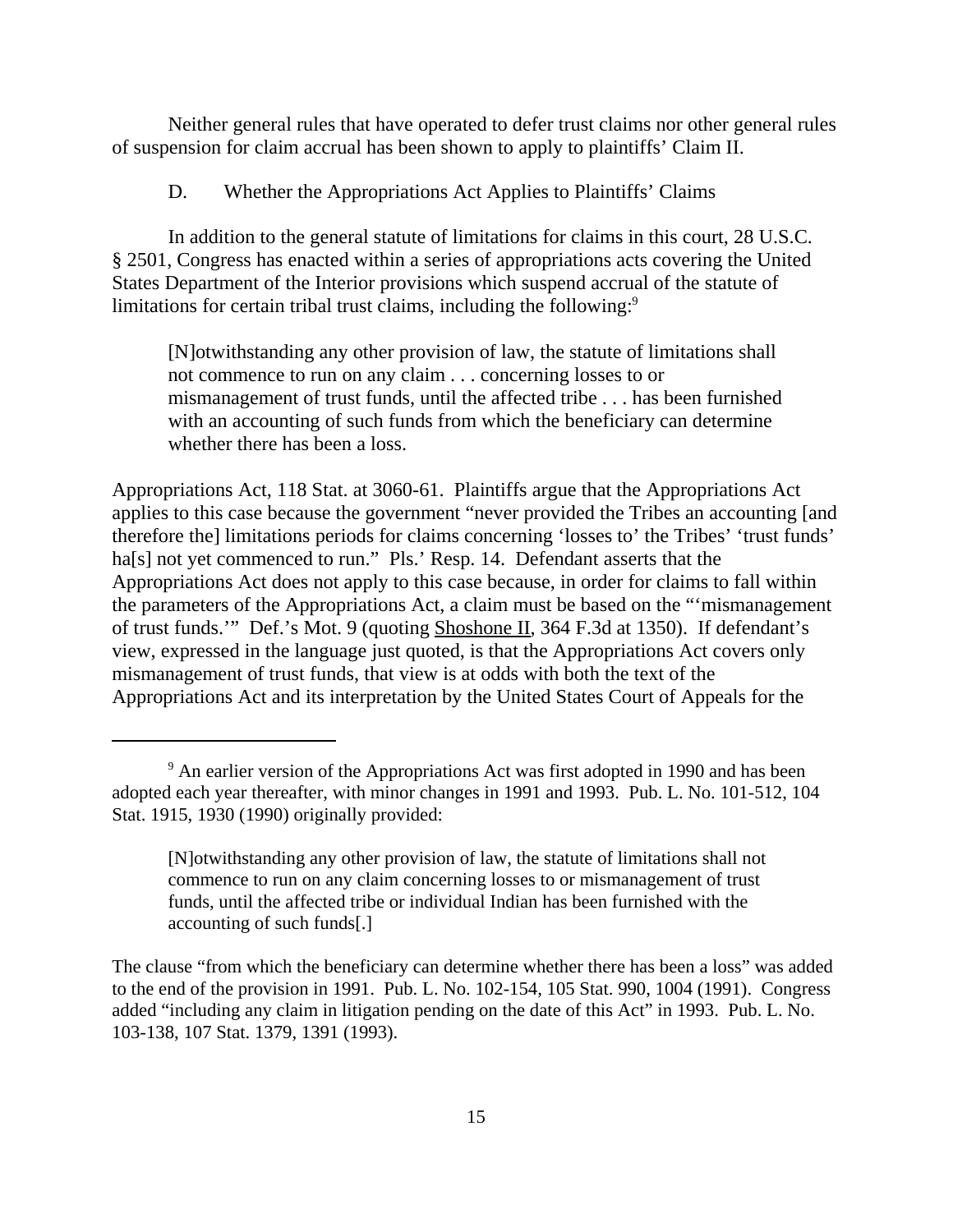Federal Circuit. See id. (quoting Shoshone II, 364 F.3d at 1350) (characterizing the Federal Circuit's opinion in Shoshone II as establishing that the Appropriations Act "only" reaches "'mismanagement of trust funds'"). However, defendant also recognizes and argues that the Appropriations Act covers both losses to trust funds and mismanagement of trust funds.Id. (quoting Shoshone II, 364 F.3d at 1350) (conceding that the Appropriations Act "may also apply to 'losses . . . to trust funds'" resulting from the government's failure to collect payments under leases, deposit collected monies or assess penalties for late payment).

In Shoshone II, the Federal Circuit interpreted a predecessor to the Appropriations Act containing, in relevant part, identical language. The Appropriations Act applies to claims concerning "losses to or mismanagement of trust funds." 118 Stat. at 3060-61 (emphasis added). In particular, the Federal Circuit interpreted "losses to . . . trust funds" to refer to "losses resulting from the [g]overnment's failure or delay in (1) collecting payments under the . . . contracts, (2) depositing the collected monies into the Tribes' interest-bearing trust accounts, or (3) assessing penalties for late payment." 364 F.3d at 1350. According to the Federal Circuit, the Appropriations Act's application to "mismanagement of trust funds" is "separate and distinct from . . . losses to . . . trust funds." Id. (internal quotation marks omitted). The court clarified that "mismanagement" of trust funds" involve "mismanagement of trust funds once collected." Id. at 1350-51 (emphasis added). The Federal Circuit also concluded that the Appropriations Act does not cover mismanagement claims "involving trust assets," that is, the Act does not cover claims involving a "failure to obtain a maximum benefit" from an asset; rather, the Federal Circuit held, the Appropriations Act covers "losses resulting from the [g]overnment's failure to timely collect amounts due and owing to the Tribes under its . . . contracts," id. at 1350.

Defendant argues that none of the Federal Circuit's categories of "losses to . . . trust funds" are at issue in Claim II. Def.'s Mot. 10 (internal quotation marks omitted) ("Plaintiffs have not alleged that [d]efendant failed or delayed in collecting payments due under the operative leases, failed to timely deposit royalties collected under these leases into [p]laintiffs' trust accounts, or failed to assess appropriate penalties for late payments under the[se] leases."). According to defendant, plaintiffs have claimed only that the lease "'conversions were [allegedly] illegal,'" and that defendant has allegedly failed "'to modify those terms to the detriment of the Tribes.'" Def.'s Mot. 10 (quoting Pls.' Mem. 11). Defendant argues that "[s]uch claims are outside the ambit of the Appropriations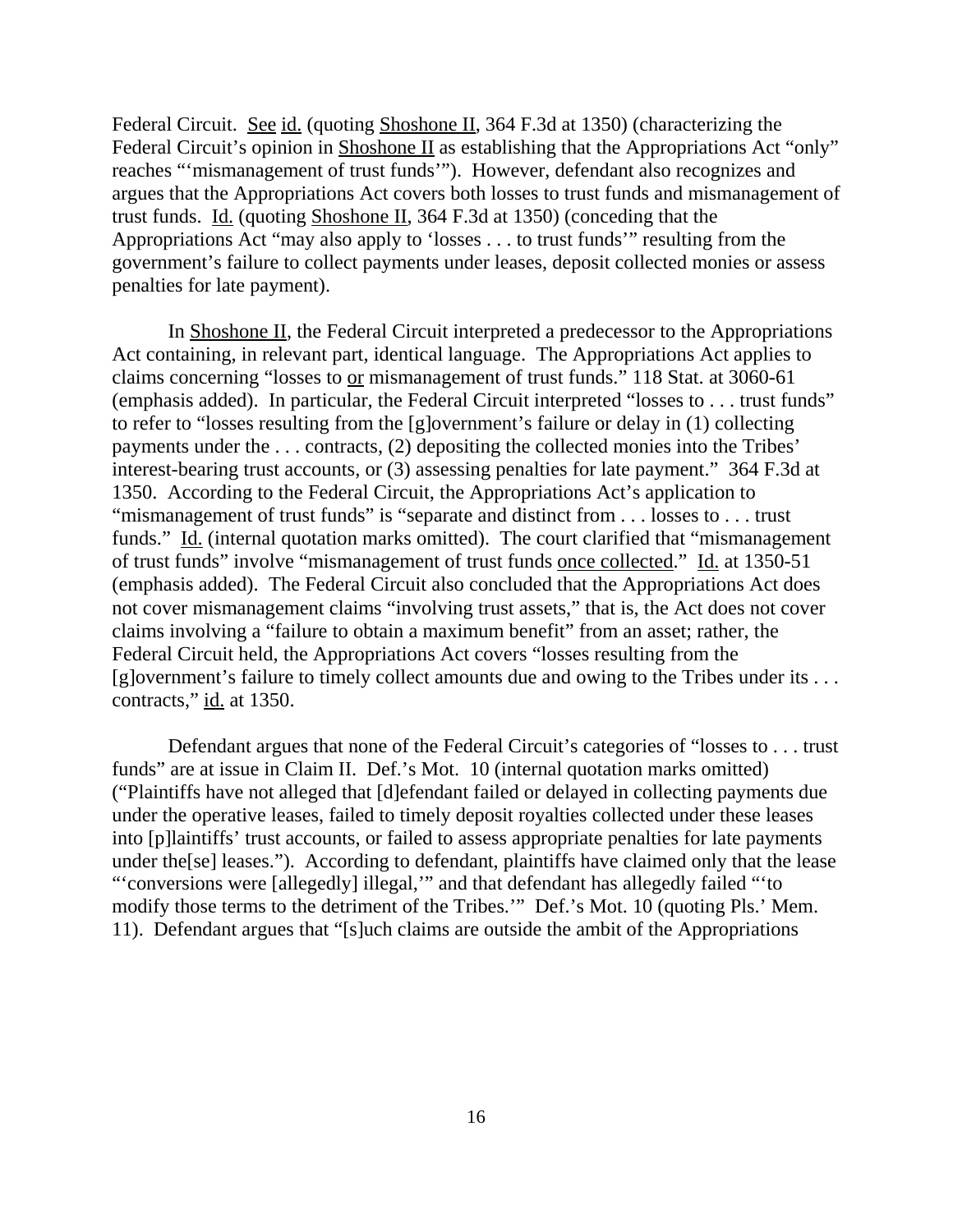Act," because plaintiffs' Claim II is based on the "alleged mismanagement of a trust asset as opposed to a trust fund."10 Id. (citing Shoshone II, 364 F.3d at 1350).

Defendant's argument is based on its classification of the effect of defendant's alleged conversion of the 1916 Act leases to 1938 Act leases. Id. (noting that "the only [relevant] difference between the 1916 Act leases and the 1938 Act leases . . . is . . . that 1916 Act leases are subject to renewal every 10 years, while 1938 Act leases remain effective as long as minerals are produced in paying quantities" (internal citations omitted)). According to defendant, "[t]he hypothetical royalties that [p]laintiffs speculate,

This court finds Oenga inapposite. In Oenga, the government failed to include legally required terms in plaintiffs' lease with the lessee oil company. That is, the government failed to incorporate royalty-collection terms as well as "fair annual rental" terms in the lease, both of which were required under law at the time.

It is the view of the court that a contract of a tribal trust beneficiary entered into under the guidance of its government trustee must incorporate the relevant law or be deemed to do so. When there is a regulatory or legislative framework that directs the interpretation of a lease, that framework should be considered part of the contract. See generally Osage Tribe of Indians of Okla. v. United States, 72 Fed. Cl. 629 (2006). To the extent that Oenga holds that the Federal Circuit interpreted the Appropriations Act as extending "only to cases where money was lost to the trust fund by virtue of the government's failure to collect the amount stipulated in a given contract or lease, as opposed to its failure to include the legally-required terms in the contract or lease to begin with," Oenga, 83 Fed. Cl. at 611, the court respectfully disagrees, see also Pls.' Resp. 16 ("Shoshone [II] is clear that violations of statutes and regulations are not to be so distinguished from violations of lease terms.").

<sup>&</sup>lt;sup>10</sup> Defendant cites Oenga v. United States, 83 Fed. Cl. 594 (Fed. Cl. 2008), to support its contention about the inapplicability of the Consolidated Appropriations Act of 2005 (Appropriations Act), Pub. L. No.108-447, 118 Stat. 2809. At issue in Oenga was a 1989 lease, which was amended in 1994 and 1995, entered into by the Oenga plaintiffs and an oil company granting the oil company the right to produce oil on the plaintiffs' land. Id. at 596-97. The lease was approved by the Department of the Interior Bureau of Indian Affairs. Id. at 596. The plaintiffs claimed that the government, as trustee of the plaintiffs' lease with the oil company, failed to collect royalties on the oil and gas produced from the plaintiffs' land--as was permitted by applicable statutes and regulations--and also failed to collect fair annual rental from the lessee. Id. at 610-11. The government argued that "claim one accrued in 1989, when the lease was executed without any provisions for royalties, and claim two accrued in 1993 or 1997 at the latest, when the rental adjustments complained of were made." Id. at 609. The court analyzed the plaintiffs' claims as "pertain[ing] . . . to the management of the [trust] asset, the leased allotment" and not as a trust fund. Id. at 611. Based on that analysis, the Oenga court concluded that the Appropriations Act did not apply to plaintiffs' claims. Id. at 613.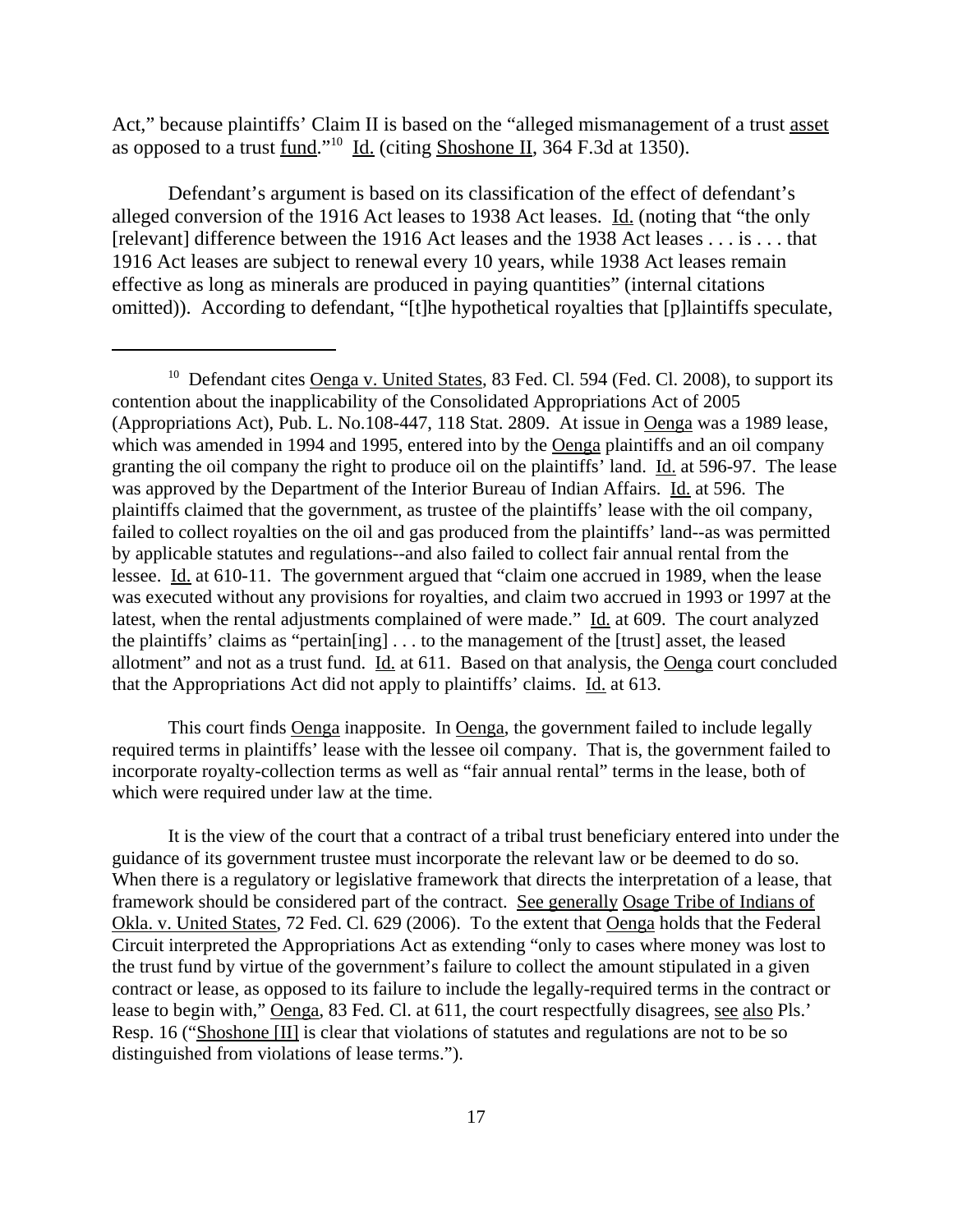in hindsight, they would have obtained had the leases been renewable after a term of 10 years, . . . are not set by statute and any differences in royalty rates would be consequential to [p]laintiffs' specific claim[:] allegedly unlawful conversion." Id. (internal quotation marks omitted). Defendant asserts that the 1916 Act leases and the 1938 Act leases "cover the [trust] asset, not the amount collected and deposited pursuant to those leases, or any penalties assessed pursuant to those leases." Id. at 12.11

The Federal Circuit also addressed the requirement of the Appropriations Act that the government furnish an accounting of such funds "'from which the beneficiary can determine whether there has been a loss.'" Shoshone II, 364 F.3d at 1344 (quoting an earlier version of the Appropriations Act, Pub. L. No. 108-7, 117 Stat. 11  $(2003)$ .<sup>12</sup> The court stated the "clear intent of the [Appropriations] Act is that the statute of limitations will not begin to run on a tribe's claims until an accounting is completed." Id. at 1347. The court therefore held "that claims falling within [the Act's] ambit shall not accrue . . . until the claimant is provided with a meaningful accounting." Id. However, the requirement that the government provide an accounting applies only to claims that fall within the types of trust obligations to which the Appropriations Act applies: "losses to or mismanagement of trust funds." See id. at 1348-49 (internal citations and emphasis omitted). The court agrees with defendant that plaintiffs' Claim II is more readily characterized as mismanagement of an asset, a matter explicitly excluded by the Federal Circuit from the Appropriations Act. See id. at 1350.

Moreover, the basis for plaintiffs' argument--that defendant failed to collect royalties under 1916 Act leases that were not actually in place--makes an "accounting" appear particularly unhelpful in this case. Plaintiffs' argument is that defendant failed to collect royalties under the 1916 Act because seven of its leases were improperly converted into 1938 Act leases. It is difficult to envision an accounting under a contract that was not in effect. There is simply no "contract" under which defendant has failed or delayed "in . . . collecting payments." Shoshone II, 364 F.3d at 1350.

 Plaintiffs have offered no argument or evidence that permits the court to conclude that the 1916 Act leases constitute, in effect, enforceable contracts. Plaintiffs do not claim that the government failed to collect or deposit rents or royalties under enforceable leases. Accordingly, plaintiffs' Claim II is not covered by the Appropriations Act and is therefore

<sup>&</sup>lt;sup>11</sup> Plaintiff counters that the "[g]overnment clearly failed to collect payments, whether the affected oil companies are trespassers or holders of rights under surviving 1916 Act leases." Plaintiffs' Reply 14. The court addresses plaintiffs' trespass claims below in Part II.E and plaintiffs' "expiration and 'relinquishment'" claims in Part II.F.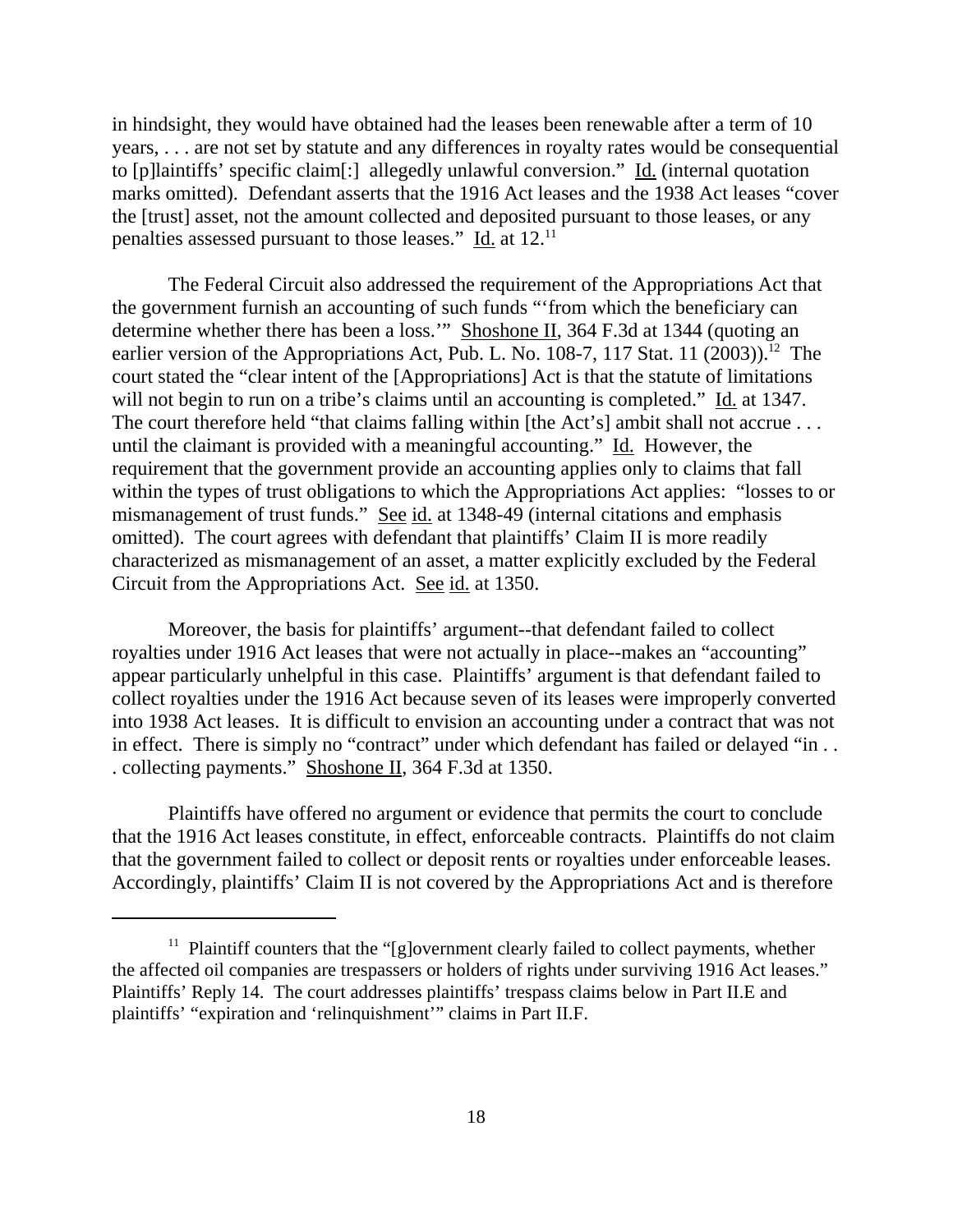subject to analysis under the statute of limitations provisions of 28 U.S.C. § 2501. Because plaintiffs' Claim II accrued before October 10, 1973, six years prior to plaintiffs filing of their claims in this court, plaintiffs' claim is barred by the statute of limitations.

# E. Claim II is Neither a Trespass Claim nor a Continuing Trespass Claim

Plaintiffs also argue that Claim II is timely because the government has allowed continuous trespass on the seven parcels covered by the leases in question. Pls.' Resp. 16- 17. Plaintiffs' trespass claim is based on a specific interpretation of the government's responsibility to keep trespassers off of the land covered by the seven leases. Id. at 17. Plaintiffs maintain that, because the leases were improperly converted, defendant facilitated a "continu[ing] trespass" by allowing oil and gas companies to extract minerals from the parcels without any valid leases. Id. (citing Cherokee Nation of Okla., 21 Cl. Ct. at 576 ("In order to administer plaintiff's mineral estate and collect royalties, the government must remove trespassers who take oil or gas illegally.")). In support of their continuing trespass claim, plaintiffs attempt to draw a parallel between their circumstance and that of the plaintiff in Oenga v. United States, 83 Fed. Cl. 594, 617-18 (Fed. Cl. 2008). Pls.' Resp. 15. The Oenga plaintiff "alleged that an oil company was in trespass by making use of the plaintiffs' land wholly outside the scope of the existing lease." Id. However, the trespass claim in Oenga was based on the extraction of oil from areas other than those explicitly stated in the lease itself. Id. ("[T]he scope of the [Oenga] lease did not encompass oil and gas development and production from areas outside Niakuk, [as indicated by] repeated references to the 'Niakuk Project' in the original lease . . . [which] evidence[s] that . . . oil would be produced from Niakuk only."). This case is distinguishable. In this case, defendants were not making use of plaintiffs' land outside the scope of particular leases. Other cases cited by plaintiffs in support of "hornbook oil and gas law that a developer extracting minerals from a parcel of land without any valid lease is committing trespass" differ substantially from this case. Pls.' Mot. 17. For example, plaintiffs attempt to draw a parallel between this case and cases in which unauthorized parties extracted minerals in violation of both operative and expired leases. Id. (citing Guffey v. Smith, 237 U.S. 101 (1915) (awarding damages to lessor where another unauthorized producer drilled in good faith in the same parcel); United States v. West, 232 F.2d 694, 699 (9th Cir. 1956), cert. denied, 352 U.S. 834 (1956) (identifying as trespassers individuals who continued to occupy and us land for grazing after termination of a grazing license on the Fort Apache Indian Reservation). The court does not find the continuing trespass argument applicable to plaintiffs. The oil and gas operators who extracted minerals from the seven parcels in this case were doing so under the authority of lease agreements executed by the Tribes themselves.

Nor is plaintiffs' claim cognizable under the continuing claim doctrine, under which the statute of limitations would begin to run anew each time the government fails to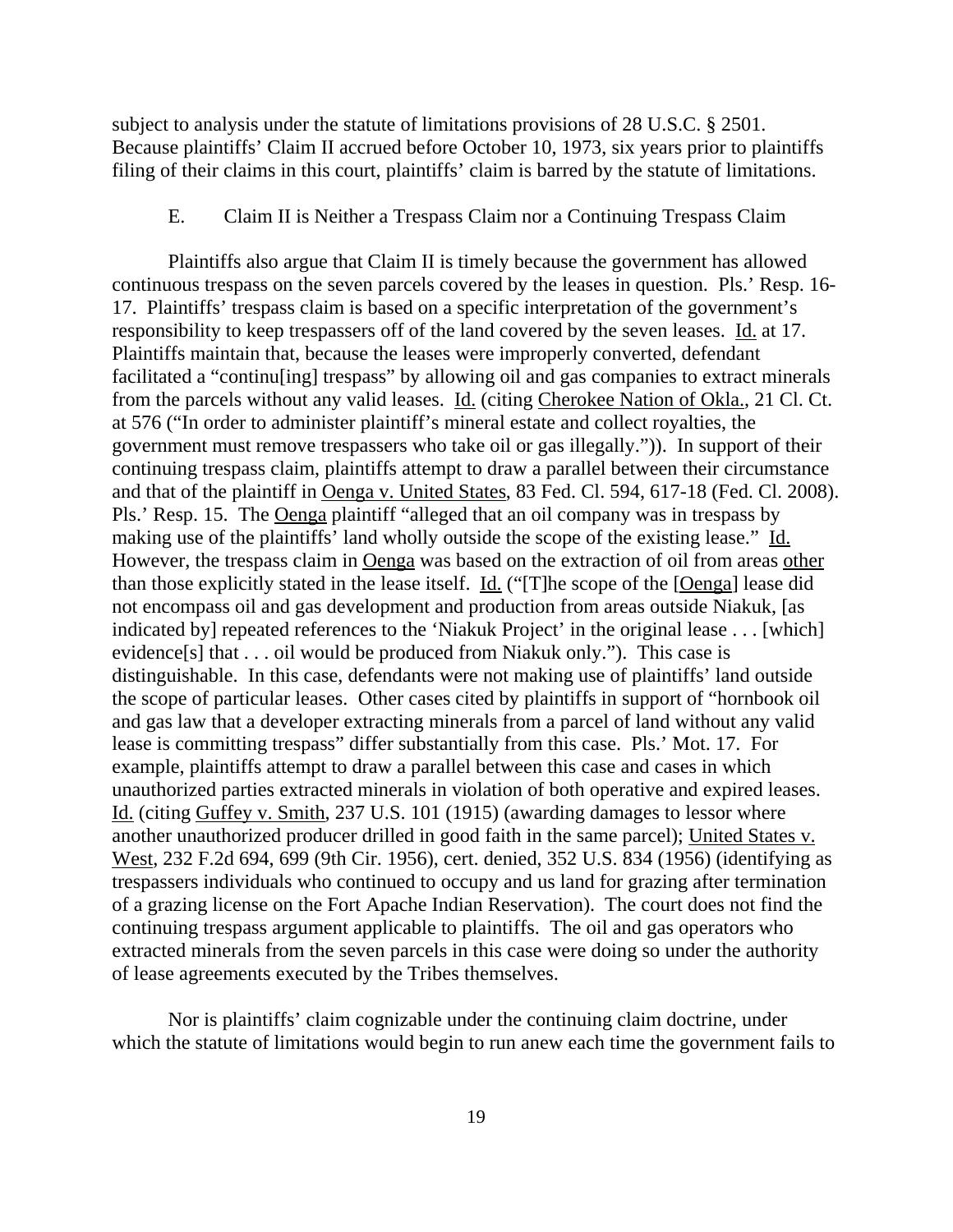act on behalf of the trustee.  $\underline{Id}$  at 18. To constitute a continuing claim, "the plaintiff's claim must be inherently susceptible to being broken down into a series of independent and distinct events or wrongs, each having its own associated damages." Brown Park Estates-Fairfield Dev. Co. v. United States (Brown Park Estates), 127 F.3d 1449, 1456 (Fed. Cir. 1997); see also Central Park Estates-Fairfield Dev. Co. v. United States, 61 Fed. Cl. 527, 537 (2004) ("[T]he continuing claim doctrine applies in cases involving a series of separate wrongful actions."). The Brown Park Estates plaintiffs alleged that the Department of Housing and Urban Development (HUD) had failed properly to set the maximum rent for low-income housing based on the fair market value of the rental property for the local area because it did not make required rental adjustments. 127 F.3d at 1453. In that case, the plaintiffs argued that HUD started from the wrong base when making rent adjustments during the six-year period prior to the filing of the suit. Id. at 1457-58. The Brown Park Estates plaintiffs argued that the "improper base [amount]... relates directly to, and is completely dependent on, whether HUD failed to make rent adjustments" during the six years prior to the filing of suit. Id. at 1458. Here, plaintiffs claim that "each extraction of oil and gas without a valid lease is a distinct trespass not dependent on when or how the initial trespasses began." Pls.' Resp. 19-20.

However, the Federal Circuit rejected the Brown Park Estates plaintiffs' continuing claim argument and held that the claims accrued at the time of HUD's earliest failure to make adjustments. 127 F.3d at 1457-59. See Boling v. United States, 220 F.3d 1365, 1373 (Fed. Cir. 2000) ("The continuing claims doctrine . . . does not apply in cases where a single governmental action causes a series of deleterious effects, even though those effects may extend long after the initial governmental breach."). In this case, the leases were alleged to have been "illegally converted" from 1916 Act leases to 1938 Act leases in the late 1940s and early 1950s. Pls.' Mem. 11. Here, as in Oenga, the conversion itself is alleged to have "set off a 'series of deleterious effects' . . . but once each amendment was in place, the payments in later years did not give rise to independent damages," Oenga, 83 Fed. Cl. at 616 (quoting Boling, 220 F.3d at 1373), on the contrary, "the damages were directly tied to the terms of the earlier lease amendment," id. The continuing claim doctrine does not apply to plaintiffs' Claim II.

# F. Survival of Expiration and "Relinquishment"

Plaintiffs also put forth, briefly, an argument based on the government's failure to collect amounts due under the 1916 Act leases "if they survived expiration and 'relinquishment.'"13 Pls.' Resp. 20. The argument, as the court understands it, is premised

<sup>&</sup>lt;sup>13</sup> The specific definition of "relinquishment" plaintiffs wish to invoke is unclear. The court interprets the term, in the context of plaintiffs' argument, to mean that the 1916 Act leases